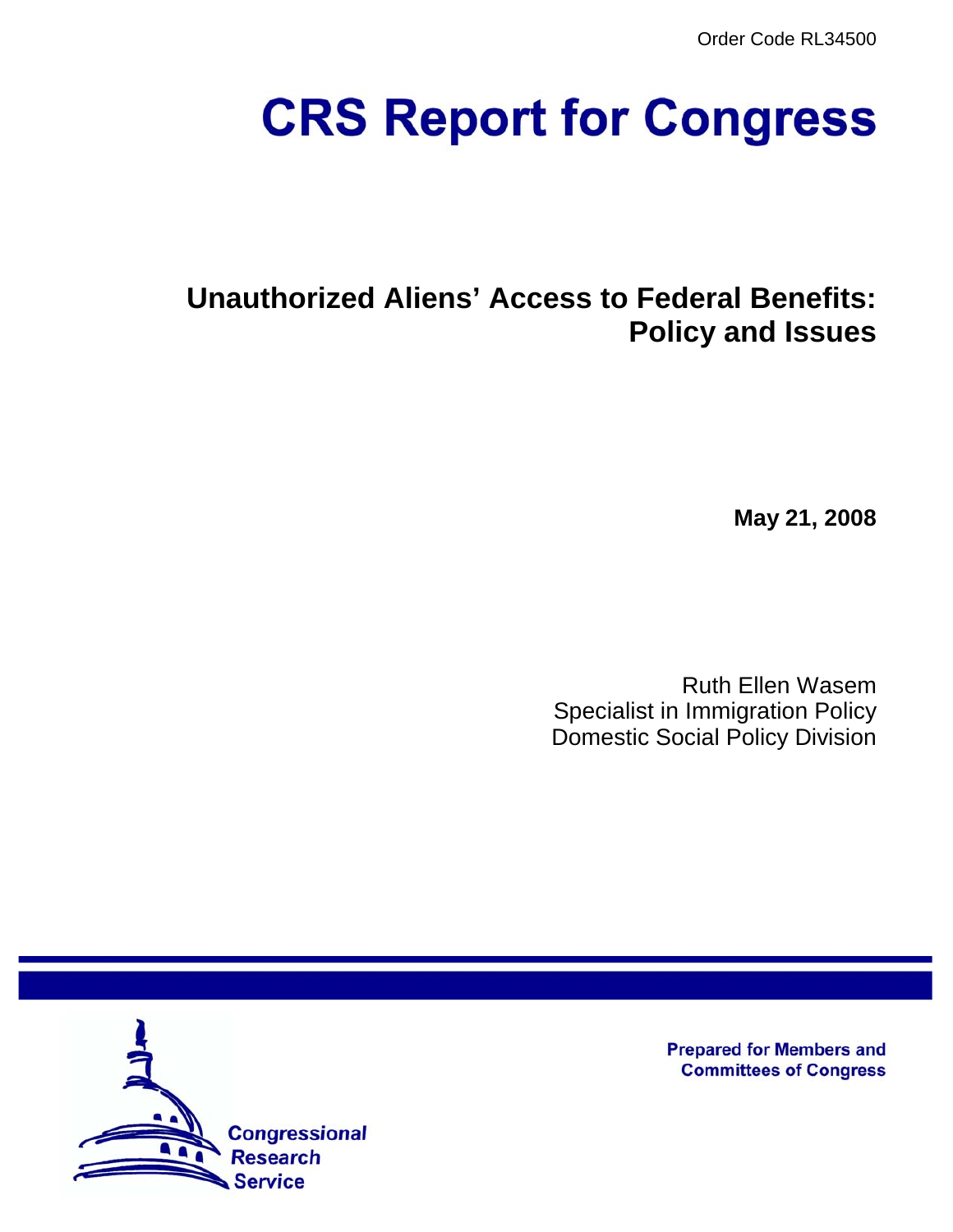## Unauthorized Aliens' Access to Federal Benefits: Policy and Issues

## **Summary**

Federal law bars aliens residing without authorization in the United States from most federal benefits; however, there is a widely held perception that many unauthorized aliens obtain such benefits. The degree to which unauthorized resident aliens should be accorded certain rights and privileges as a result of their residence in the United States, along with the duties owed by such aliens given their presence, remains the subject of intense debate in Congress. This report focuses on the policy and legislative debate surrounding unauthorized aliens' access to federal benefits.

Except for a narrow set of specified emergency services and programs, unauthorized aliens are not eligible for federal public benefits. The law (§401(c) of P.L. 104-193) defines federal public benefit as

any grant, contract, loan, professional license, or commercial license provided by an agency of the United States or by appropriated funds of the United States; and any retirement, welfare, health, disability, public or assisted housing, postsecondary education, food assistance, unemployment benefit, or any other similar benefit for which payments or assistance are provided to an individual, household, or family eligibility unit by an agency of the United States or by appropriated funds of the United States.

The actual number of unauthorized aliens in the United States is unknown. According to demographer Jeffrey Passel's calculations based on the 2005 March Current Population Survey (CPS), there were approximately 11.1 million unauthorized aliens residing in the United States (the most recent analysis with detailed statistical breakdowns). Passel further estimated the number of persons living in families in which the head of the household or the spouse was an unauthorized alien was 14.6 million. There were 6.6 million unauthorized families, which he defines as a family unit or solo individual in which the head or spouse is unauthorized. A noteworthy portion of the households headed by unauthorized aliens are likely to have U.S. citizen children, as well as spouses who may be legal permanent residents (LPRs). These "mixed status" families represent about one-third of all unauthorized families and five out of six unauthorized families with children as of March 2005. Policy researcher Steven Camarota concludes (based on his estimates drawn from the 2002 CPS) that the U.S. citizen children of unauthorized aliens account for much of the costs associated with illegal migration.

Although the law appears straightforward, the policy on unauthorized aliens' access to federal benefits is peppered with ongoing controversies and debates. Some center on demographic issues (e.g., how to treat mixed-immigration status families). Others explore unintended consequences, most notably when tightening up the identification requirements results in denying benefits to U.S. citizens. Still others are debates about how broadly the clause "federal public benefit" should be implemented. This report will be updated if policy changes warrant.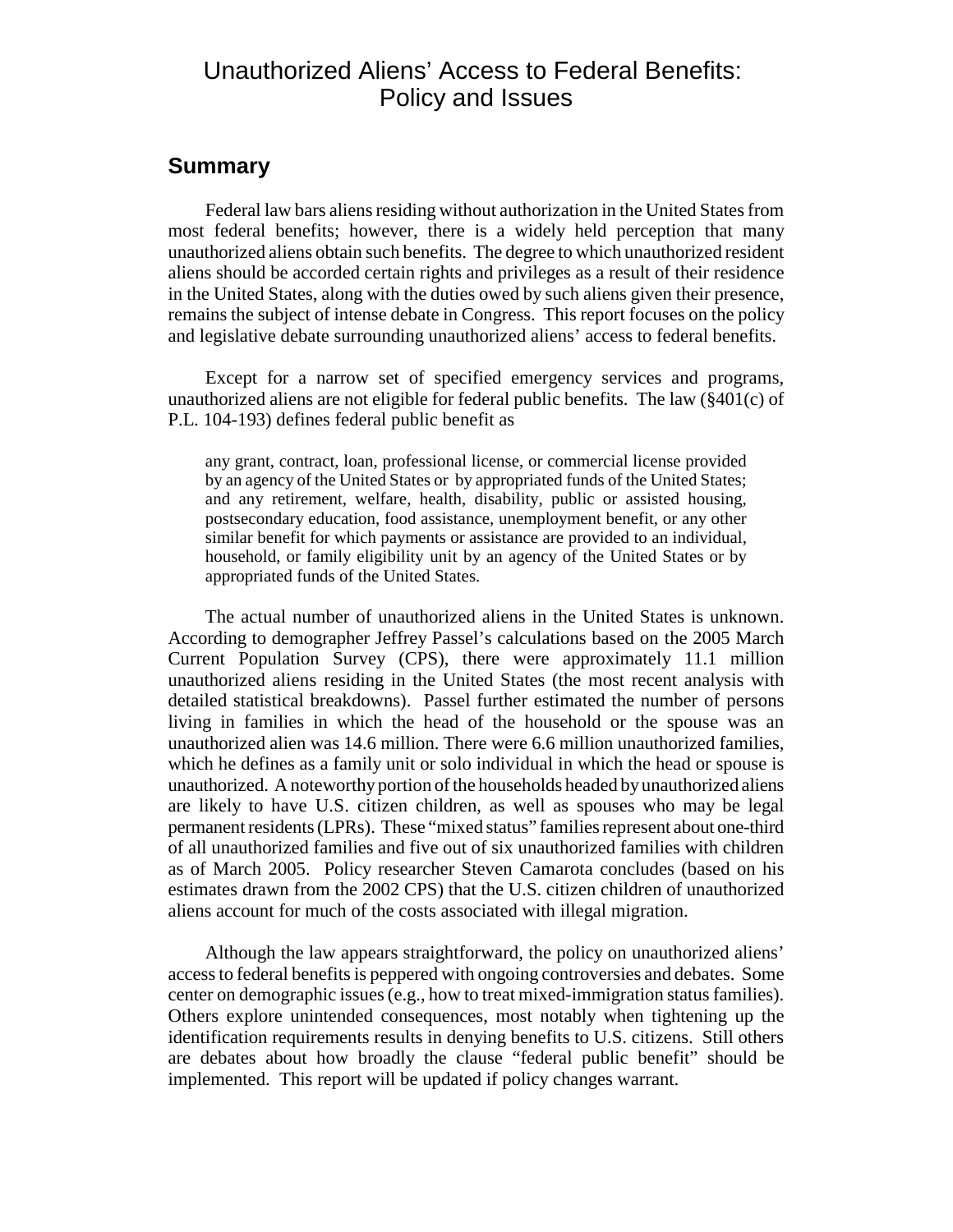## **Contents**

| Re-emergence of PRUCOL with "Quasi-legal" Migrants  19 |
|--------------------------------------------------------|
|                                                        |

# **List of Figures**

| Figure 2. "Mixed Status" and Other Unauthorized Families, by Demographic |  |
|--------------------------------------------------------------------------|--|
|                                                                          |  |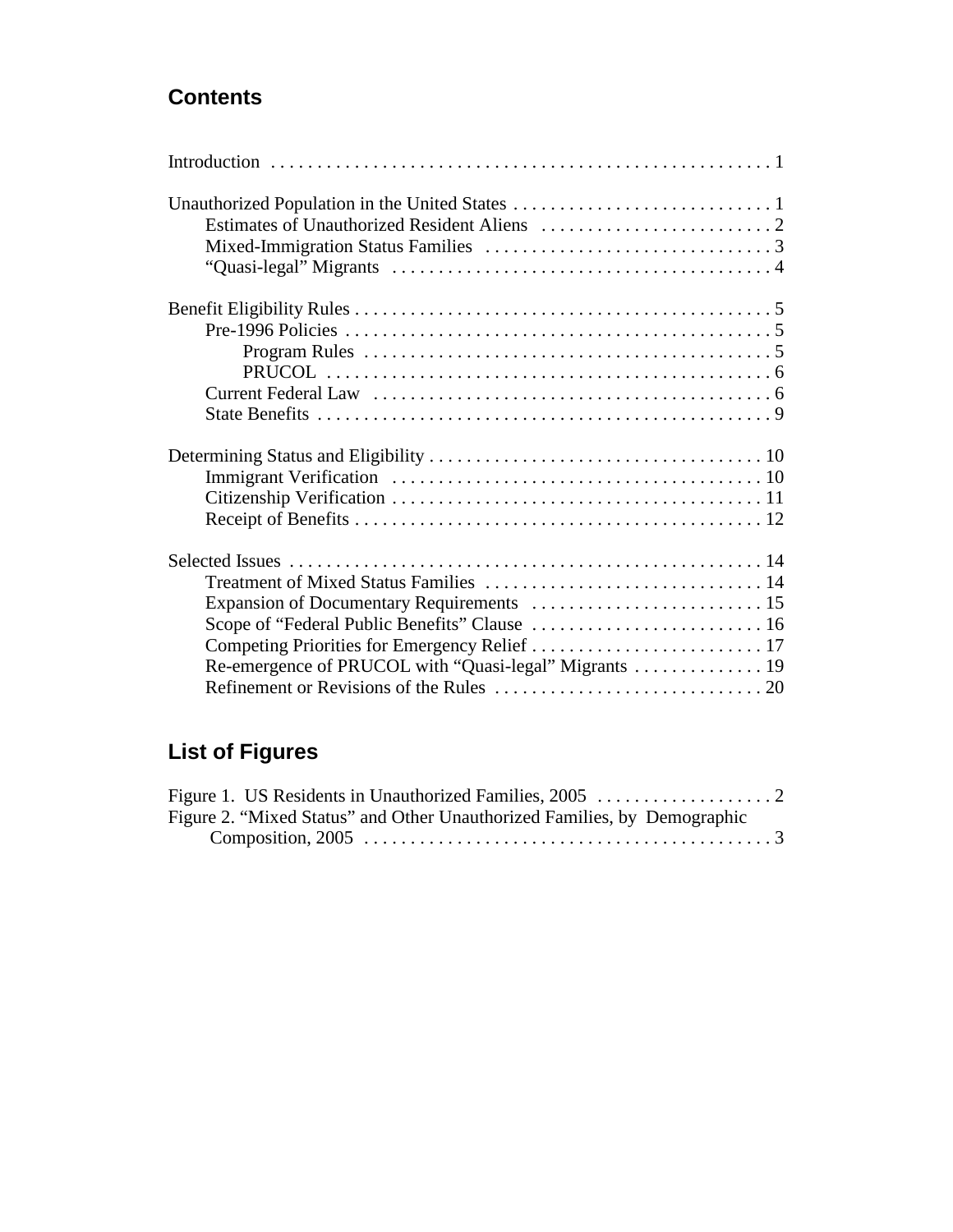## Unauthorized Aliens' Access to Federal Benefits: Policy and Issues

## **Introduction**

The number of foreign-born people residing in the United States (37 million) is at the highest level in our history and, as a portion of the U.S. population, has reached a percentage (12.4%) not seen since the early  $20<sup>th</sup>$  Century.<sup>1</sup> Of the foreignborn residents in the United States, approximately one-third are speculated to be unauthorized residents (often characterized as illegal aliens).

The degree to which unauthorized resident aliens should be accorded certain rights and privileges as a result of their residence in the United States, along with the duties owed by such aliens given their presence, remains the subject of intense debate in Congress.<sup>2</sup> Included among the specific policy areas that spark controversy are due process rights, tax liabilities, military service, eligibility for federal assistance, educational opportunities, and pathways to citizenship. This report focuses on the policy and legislative debate surrounding unauthorized aliens' access to federal benefits. $3$ 

## **Unauthorized Population in the United States**

The three main components of the unauthorized resident alien population are foreign nationals who overstay their nonimmigrant visas, foreign nationals who enter the country surreptitiously, and foreign nationals who are admitted on the basis of fraudulent documents. In all three instances, these aliens are in violation of the Immigration and Nationality Act (INA) and subject to removal. The actual number of unauthorized aliens in the United States is not known, as locating and enumerating people who are residing in the United States without permission poses many methodological problems.

<sup>&</sup>lt;sup>1</sup> For consistency, this report presents 2005 data. Although more recent data are available for some statistics, the 2005 data remain the most recent analysis that breaks down the estimates of the unauthorized alien population into family and household characteristics

 $2^2$  For a comprehensive legal analyses of these issues at the state and local levels, see CRS Report RL34345, *State and Local Restrictions on Employing, Renting Property to, or Providing Services for Unauthorized Aliens: Legal Issues and Recent Judicial Developments*, by Michael John Garcia, Jody Feder, and Alison M. Smith.

<sup>3</sup> For policy on legal permanent residents' eligibility, see CRS Report RL33809, *Noncitizen Eligibility for Federal Public Assistance: Policy Overview and Trends*, by Ruth Wasem.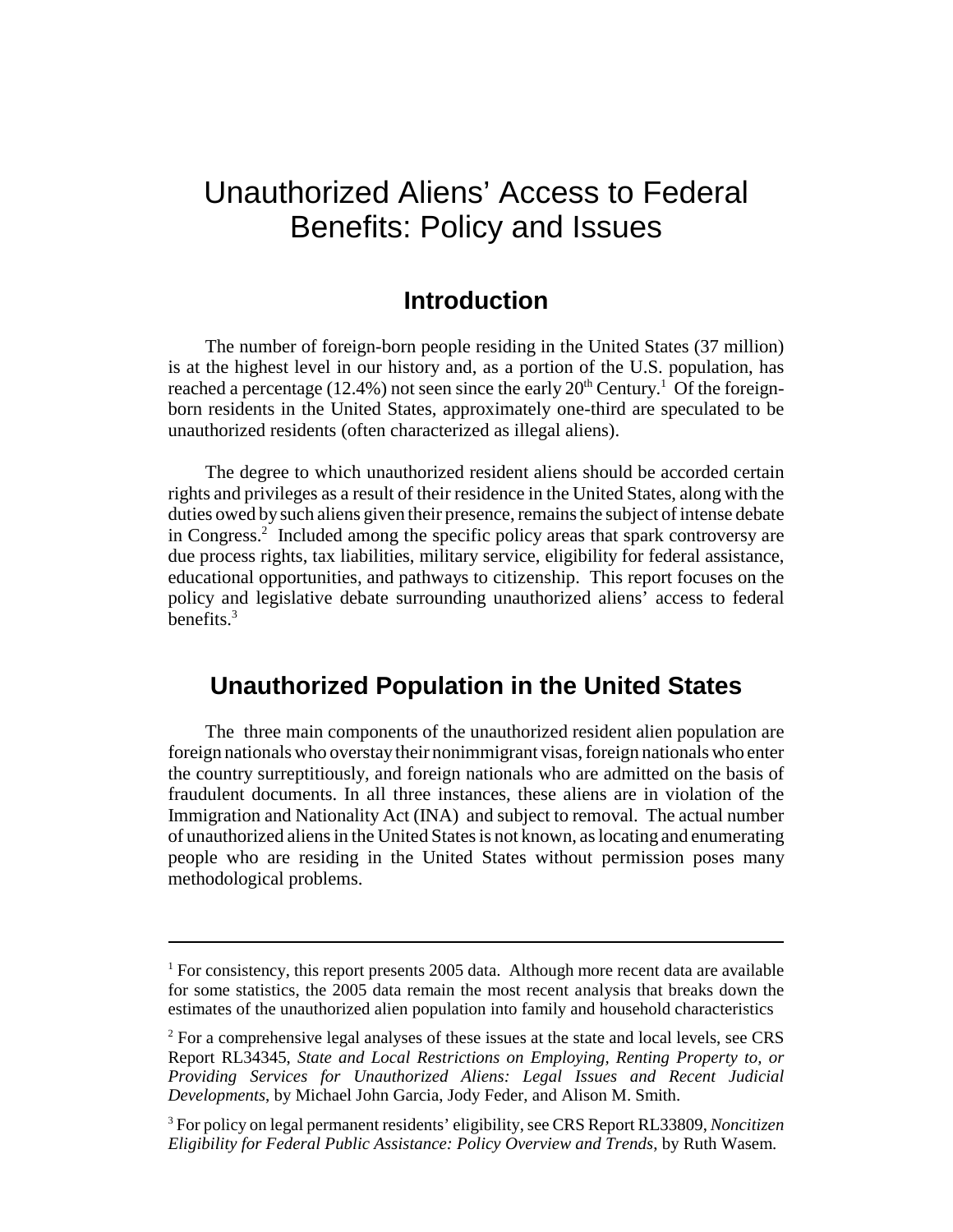## **Estimates of Unauthorized Resident Aliens**

The most commonly cited estimates of the size of the unauthorized resident alien population are based on the annual March Current Population Survey (CPS) conducted by the U.S. Census Bureau and the Bureau of Labor Statistics.<sup>4</sup> Jeffrey Passel, a demographer at the Pew Hispanic Center, drew on the CPS to estimate that 11.1 million unauthorized aliens were residing in the United States in 2005. Passel further estimated the number of persons living in families in which the head of the household or the spouse is an unauthorized alien was 14.6 million as of March 2005. This estimate of 14.6 million includes the 11.1 million unauthorized aliens in its calculation.<sup>5</sup> Although more recent aggregate estimations are available, the 2005 data remain the most recent analysis that breaks down the data into family characteristics.



**Figure 1. US Residents in Unauthorized Families, 2005**

14.6 million persons in families with unauthorized head or spouse

**Source:** CRS presentation of analysis of Current Population Survey data conducted by Jeffrey Passel (2006).

<sup>4</sup> For a full analysis of these data, see CRS Report RL33874, *Unauthorized Aliens Residing in the United States: Estimates Since 1986*, by Ruth Ellen Wasem.

<sup>5</sup> Pew Hispanic Center, *Size and Characteristics of the Unauthorized Migrant Population in the U.S.: Estimates Based on the March 2005 Current Population Survey,* by Jeffrey Passel, March 7, 2006. Additionally, the Department of Homeland Security's Office of Immigration Statistics (OIS) published its 2006 estimates of the unauthorized resident alien population and yielded results consistent with Passel's discussed above. OIS demographers drew their estimates from the American Community Survey of the U.S. Census Bureau. The OIS reported an estimated 11.6 million unauthorized alien residents as of January 2006, up from 8.5 million in January 2000. Department of Homeland Security, Office of Immigration Statistics, *Estimates of the Unauthorized Immigrant Population Residing in the United States: January 2006*, by Michael Hoefer, Nancy Rytina, and Christopher Campbell, 2007.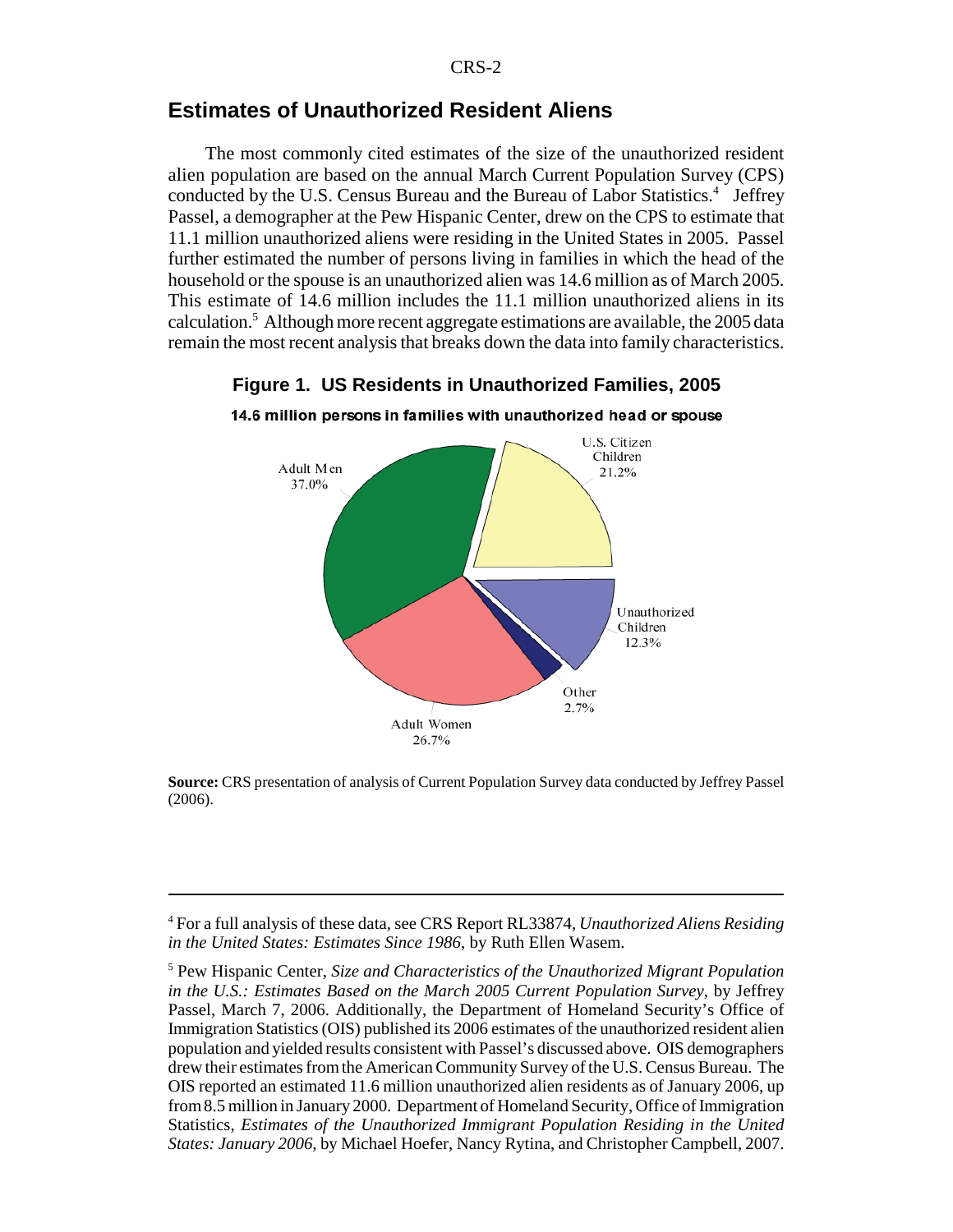As **Figure 1** illustrates, Passel also reported that there were an estimated 1.8 million children who were unauthorized and an estimated 3.1 million children who were U.S. citizens by birth living in families in which the head of the family or a spouse was unauthorized in 2005. He projected that unauthorized aliens accounted for about 4.9% of the civilian labor force in March 2005, or about 7.2 million workers out of a labor force of 148 million.<sup>6</sup>

## **Mixed-Immigration Status Families**

A noteworthy portion of the households headed by unauthorized aliens are likely to have U.S. citizen children, as well as spouses who may be legal permanent residents (LPRs). Children born in the United States to parents who are unlawfully present in the United States are U.S. citizens, consistent with the British common law principle known as *jus soli*. This principle is codified in the Fourteenth Amendment of the U.S. Constitution and by §301(a) of the INA, which provides that a person who is born in the United States, subject to its jurisdiction, is a citizen of the United States regardless of the race, ethnicity, or alienage of the parents.<sup>7</sup>





#### **6.6 Million Unauthorized Families**

**Source:** CRS presentation of analysis of Current Population Survey data conducted by Jeffrey Passel (2006).

As depicted in **Figure 2,** Passel estimates that there were 6.6 million unauthorized families, which he defines as a family unit or solo individual in which the head or spouse is unauthorized. He offers a further demographic breakdown of this population:

<sup>6</sup> Pew Hispanic Center, *Estimates of the Size and Characteristics of the Undocumented Population*, by Jeffrey Passel, March 21, 2005.

<sup>7</sup> 8 U.S.C. §1401(a). For a complete legal analysis of *jus soli*, see CRS Report RL33079, *U.S. Citizenship of Persons Born in the United States to Alien Parents*, by Margaret Mikyung Lee.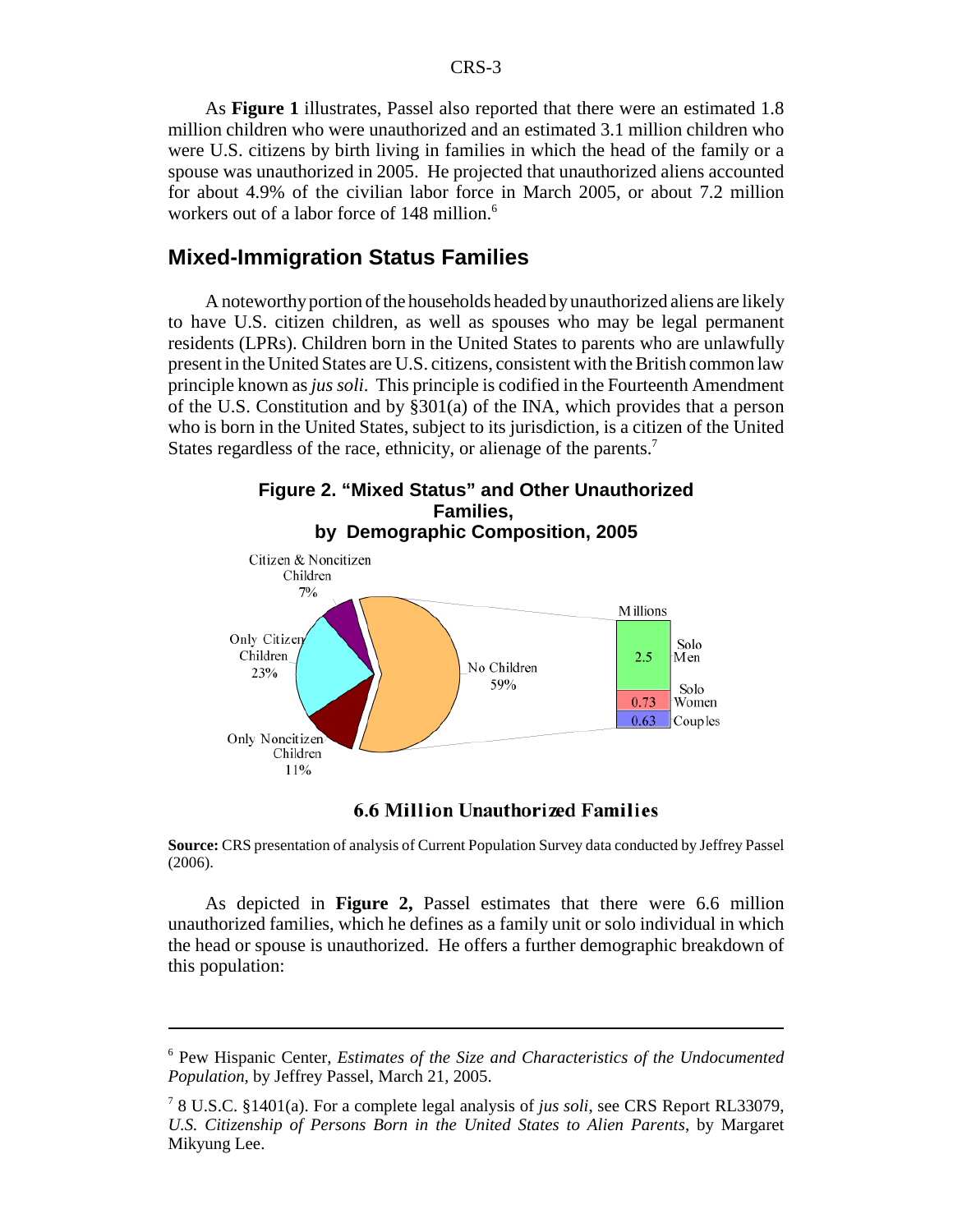Out of the total of 6.6 million unauthorized families, a significant share can be classified as being of "mixed status" — in other words, families in which at least one parent is unauthorized and at least one child was born in the United States. There were 1.5 million unauthorized families in which all the children were born in the United States. These families represent about one-quarter of all unauthorized families and more than half of unauthorized families with children. Another 460,000 families, or 7% of unauthorized families, had both U.S. citizen children and children who were unauthorized. Taken together, these mixed status families represent about one-third of all unauthorized families and five out of six unauthorized families with children.<sup>8</sup>

## **"Quasi-legal" Migrants**

Not all unauthorized aliens lack legal documents, leading many observers to characterize these *documented* aliens as "quasi-legal"migrants. Specifically, there are certain circumstances in which the Department of Homeland Security issues temporary employment authorization documents (EADs) to aliens who are not otherwise considered authorized to reside in the United States. Aliens with EADs, in turn, may legally obtain social security cards.<sup>9</sup> These "quasi-legal" unauthorized aliens fall in several categories:

- The government has given them temporary humanitarian relief from removal, such as Temporary Protected Status (TPS).<sup>10</sup>
- They have sought asylum in the United States and their cases have been pending for at least  $180 \text{ days}$ .<sup>11</sup>
- They are immediate family or fiancées of legal permanent residents (LPRs) who are awaiting in the United States their legal permanent residency cases to be processed.<sup>12</sup>
- They have overstayed their nonimmigrant visas and have petitions pending to adjust status as employment-based LPRs.<sup>13</sup>

None of the aliens described above have been formally approved to remain in the United States permanently, and many with pending cases may ultimately be denied LPR status. Only about 25% of asylum seekers, for example, ultimately gain

<sup>8</sup> Pew Hispanic Center, *Estimates of the Size and Characteristics of the Undocumented Population*, by Jeffrey Passel, March 21, 2005.

<sup>9</sup> For further background, see CRS Report RL32004, *Social Security Benefits for Noncitizens: Current Policy and Legislation*, by Dawn Nuschler and Alison Siskin.

<sup>10</sup> For further background, see CRS Report RS20844, *Temporary Protected Status: Current Immigration Policy and Issues*, by Ruth Ellen Wasem and Karma Ester.

<sup>11</sup> For further background, see CRS Report RL32621, *U.S. Immigration Policy on Asylum Seekers*, by Ruth Ellen Wasem

<sup>12</sup> For further background, see CRS Report RL32235, *U.S. Immigration Policy on Permanent Admissions*, by Ruth Ellen Wasem.

 $13$  The extent that some nonimmigrant (e.g., temporary workers, tourists, or foreign students) overstay their temporary visas and become "quasi-legal" aliens with petitions pending to adjust to legal status is discussed in CRS Report RS22446, *Nonimmigrant Overstays: Brief Synthesis of the Issue*, by Ruth Ellen Wasem.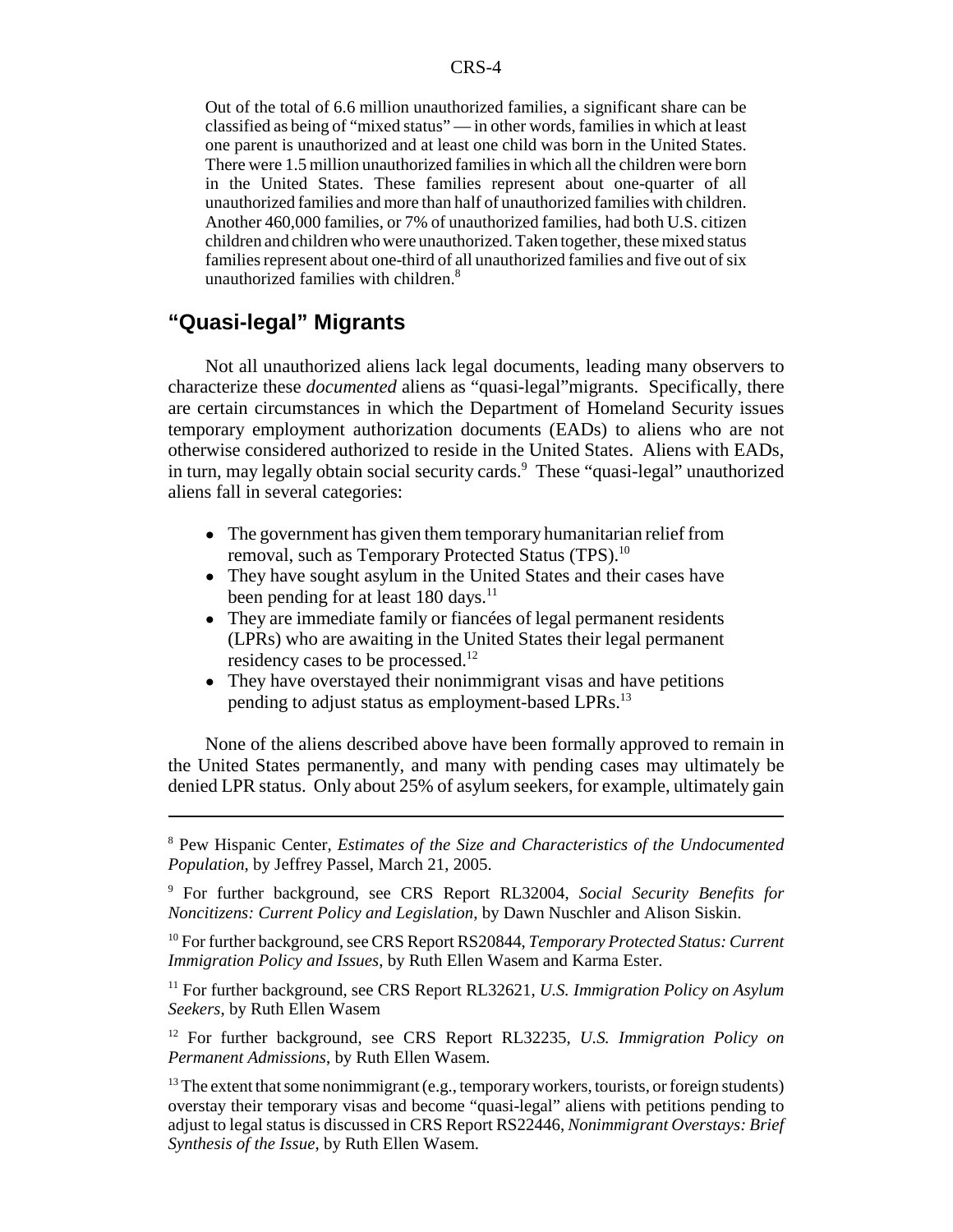asylum.<sup>14</sup> Approximately 80% to 85% of LPR petitions reportedly are approved.<sup>15</sup> There are an estimated 1 million to 1.5 million people who fall into this unauthorized "quasi-legal" category.<sup>16</sup>

## **Benefit Eligibility Rules**

It is not surprising that most persons lacking legal authority to reside in the United States would not be eligible for federally provided assistance. It is also not unexpected that many persons residing illegally would be on the margins socioeconomically and, thus, would pose particular dilemmas for service providers. The policies discussed below reflect a balancing of the integrity of entitlement programs with humanitarian provision of emergency services and assistance.

#### **Pre-1996 Policies**

**Program Rules.** With the single exception of emergency Medicaid, unauthorized (illegally present) aliens were barred from participation in all the major federal assistance programs that had statutory provisions for noncitizens, as were aliens here legally in a temporary status (i.e., nonimmigrants such as persons admitted for tourism, education, or employment). Since 1986, for example, a Medicaid recipient was required to declare under penalty of perjury whether he or she is a citizen or national of the United States or — if not a citizen or national — that he or she is an alien in a "satisfactory immigration status."<sup>17</sup>

However, many health, education, nutrition, income support, and social service programs did not include specific provisions regarding alien eligibility, and unauthorized aliens were potential participants.<sup>18</sup> These programs included, for example, the Special Supplemental Nutrition Program for Women, Infants, and Children (the WIC program); child nutrition programs; initiatives funded through the Elementary and Secondary Education Act; the Earned Income Tax Credit (EITC);

 $17 \text{ }\frac{17}{3}$  1137(d) of the Social Security Act, as amended by the Immigration Reform and Control Act (IRCA) of 1986 (P.L. 99-163).

<sup>14</sup> For further background, see CRS Report RL32621, *U.S. Immigration Policy on Asylum Seekers*, by Ruth Ellen Wasem

<sup>&</sup>lt;sup>15</sup> For a full analysis of this issue, see Citizenship and Immigration Services Ombudsman, *2007 Annual Report to Congress*, June 11, 2007, available at [http://www.dhs.gov/xabout/ structure/gc\_1188255274471.shtm], last accessed May 13, 2008.

<sup>16</sup> Pew Hispanic Center, *Estimates of the Size and Characteristics of the Undocumented Population*, by Jeffrey Passel, March 21, 2005.

 $18$  A number of states reportedly had enacted laws denying various types of public assistance to all aliens or to legal aliens who had not resided in the United States for a fixed number of years. However, in 1971 the Supreme Court declared these state-imposed restrictions unconstitutional in *Graham v. Richardson* (403 U.S. 365 (1971), both because they violated the Equal Protection Clause of the Fourteenth Amendment and because they encroached upon the exclusive federal power to regulate immigration. See also *Plyler v. Doe*, 457 U.S. 202 (1982).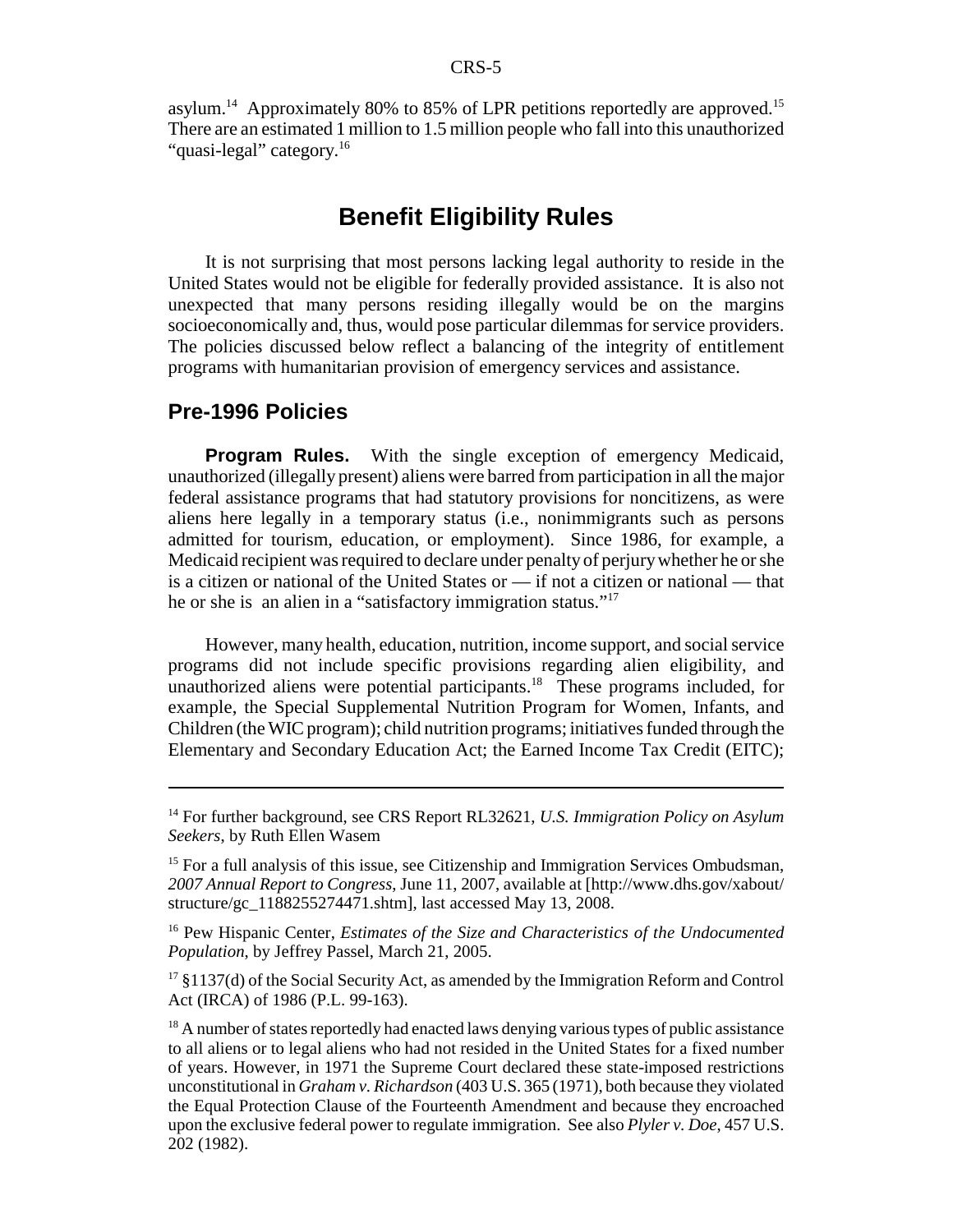community and migrant health centers; and the Social Services Block Grant (SSBG) program.

**PRUCOL.** PRUCOL, an acronym for "permanently residing under color of law," is an eligibility standard that is not defined in statute; historically, it has been used to provide a benefit to certain foreign nationals who the government knows are present in the United States, but whom it has no plans to deport or remove. Considered by many to be an obsolete construct, PRUCOL recently began reemerging in the context of "quasi-legal" aliens.

Prior to1996, eligibility for federal benefits depended on how the PRUCOL standards were interpreted. Many service providers had construed PRUCOL narrowly to include only those aliens here under certain specific statutory authorizations during the 1970s. A federal court, however, disagreed with these narrow interpretations. In *Holley v. Lavine*, the United States Court of Appeals for the Second Circuit held that "[w]hen ... a legislative body uses the term 'under color of law' it deliberately sanctions the inclusion of cases that are, in strict terms, outside the law but are near the border."19 At that time, the court concluded that the PRUCOL standard for Aid for Families with Dependent Children (AFDC, the precursor to Temporary Assistance for Needy Families), for example, could cover aliens known by the government to be undocumented or deportable, but whom the government nevertheless allowed to remain here indefinitely. The court decisions, however, did not offer a uniform definition of PRUCOL, resulting in differing applications according to the benefit and the class of alien.

## **Current Federal Law**

Over a decade ago, Title IV of the Personal Responsibility and Work Opportunity Reconciliation Act (PRWORA) of 1996 (P.L. 104-193) established comprehensive restrictions on the eligibility of all noncitizens for means-tested public assistance, with exceptions for legal permanent residents (LPRs) with a substantial U.S. work history or military connection. Regarding unauthorized aliens, §401 of PRWORA sought to end the PRUCOL eligibility standard by barring them from any federal public benefit except the emergency services and programs expressly listed in §401(b) of PRWORA.

This overarching bar to unauthorized aliens hinges on how broadly the phrase "federal public benefit" is implemented. The law defines this phrase to be

(A) any grant, contract, loan, professional license, or commercial license provided by an agency of the United States or by appropriated funds of the United States; and (B) any retirement, welfare, health, disability, public or assisted housing, postsecondary education, food assistance, unemployment benefit, or any other similar benefit for which payments or assistance are

<sup>19 553</sup> F.2d 845 (2d Cir. 1977).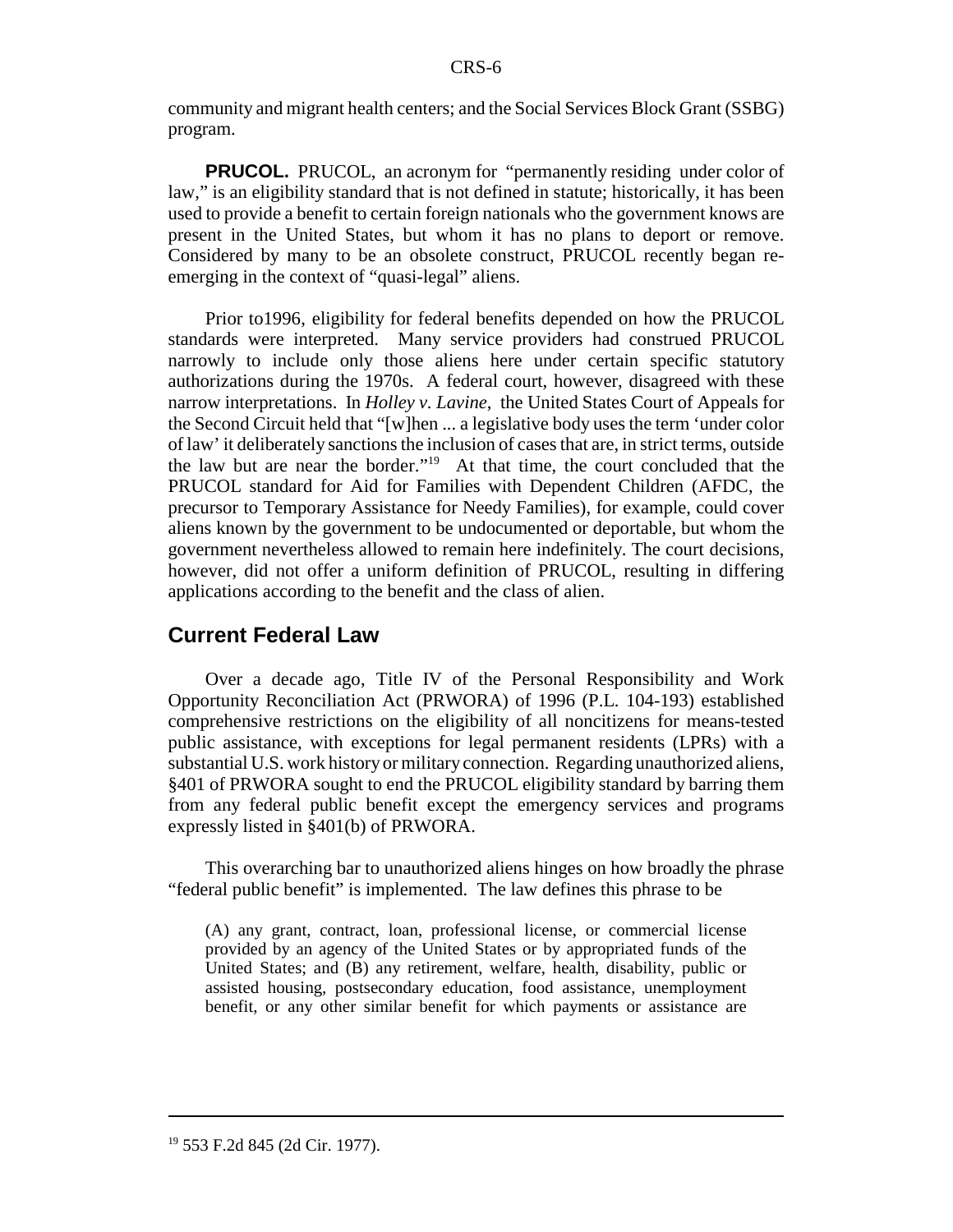provided to an individual, household, or family eligibility unit by an agency of the United States or by appropriated funds of the United States.<sup>20</sup>

So defined, this bar covers many programs whose enabling statutes do not individually make citizenship or immigration status a criterion for participation. Thus, unauthorized aliens are statutorily barred from receiving benefits that previously were not individually restricted — Social Services Block Grants and migrant health center services, for example — unless they fall within the 1996 welfare act's limited exceptions. These statutory exceptions include the following:

- treatment under Medicaid for emergency medical conditions (other than those related to an organ transplant); $^{21}$
- $\bullet$  short-term, in-kind emergency disaster relief;<sup>22</sup>
- immunizations against immunizable diseases and testing for and treatment of symptoms of communicable diseases;
- services or assistance (such as soup kitchens, crisis counseling and intervention, and short-term shelters) designated by the Attorney General as (1) delivering in-kind services at the community level, (2) providing assistance without individual determinations of each recipient's needs, and (3) being necessary for the protection of life and safety; and
- to the extent that an alien was receiving assistance on the date of enactment, programs administered by the Secretary of Housing and Urban Development, programs under title V of the Housing Act of 1949, and assistance under Section 306C of the Consolidated Farm and Rural Development Act.<sup>23</sup>

Beyond the statutory exceptions noted above, the PRWORA also includes special rules governing the Earned Income Tax Credit (EITC). These provisions are aimed at preventing unauthorized aliens from receiving an EITC by requiring that Social Security Numbers (SSNs) for recipients (and spouses) be valid for employment in the United States.<sup>24</sup>

<sup>20 §401(</sup>c) of PRWORA, 8 U.S.C. 1611.

<sup>21</sup> For further analysis of this issue, see CRS Report RL31630, *Federal Funding for Unauthorized Aliens' Emergency Medical Expenses*, by Alison Siskin.

<sup>&</sup>lt;sup>22</sup> The Robert T. Stafford Disaster Relief and Emergency Assistance Act (42 USC §5121 et. seq.) authorizes the President to make the initial determination of eligibility for federal relief and recovery assistance through the issuance of either a major disaster or emergency declaration. Under §403 of the Stafford Act, FEMA may provide assistance essential to save lives and property (42 U.S.C. 5170b). For a full discussion of available assistance, see CRS Report RL33053, *Federal Stafford Act Disaster Assistance: Presidential Declarations, Eligible Activities, and Funding*, by Keith Bea.

<sup>&</sup>lt;sup>23</sup> Subtitle E of Title V of the Illegal Immigration Reform and Immigrant Responsibility Act (Division C of P.L. 104-208) later facilitated the removal of unauthorized aliens from housing assistance. For analysis, see CRS Report RL31753, *Immigration: Noncitizen Eligibility for Needs-Based Housing Programs*, by Alison Siskin and Maggie McCarty.

 $24$  The Internal Revenue Code does not have a special classification for individuals who are (continued...)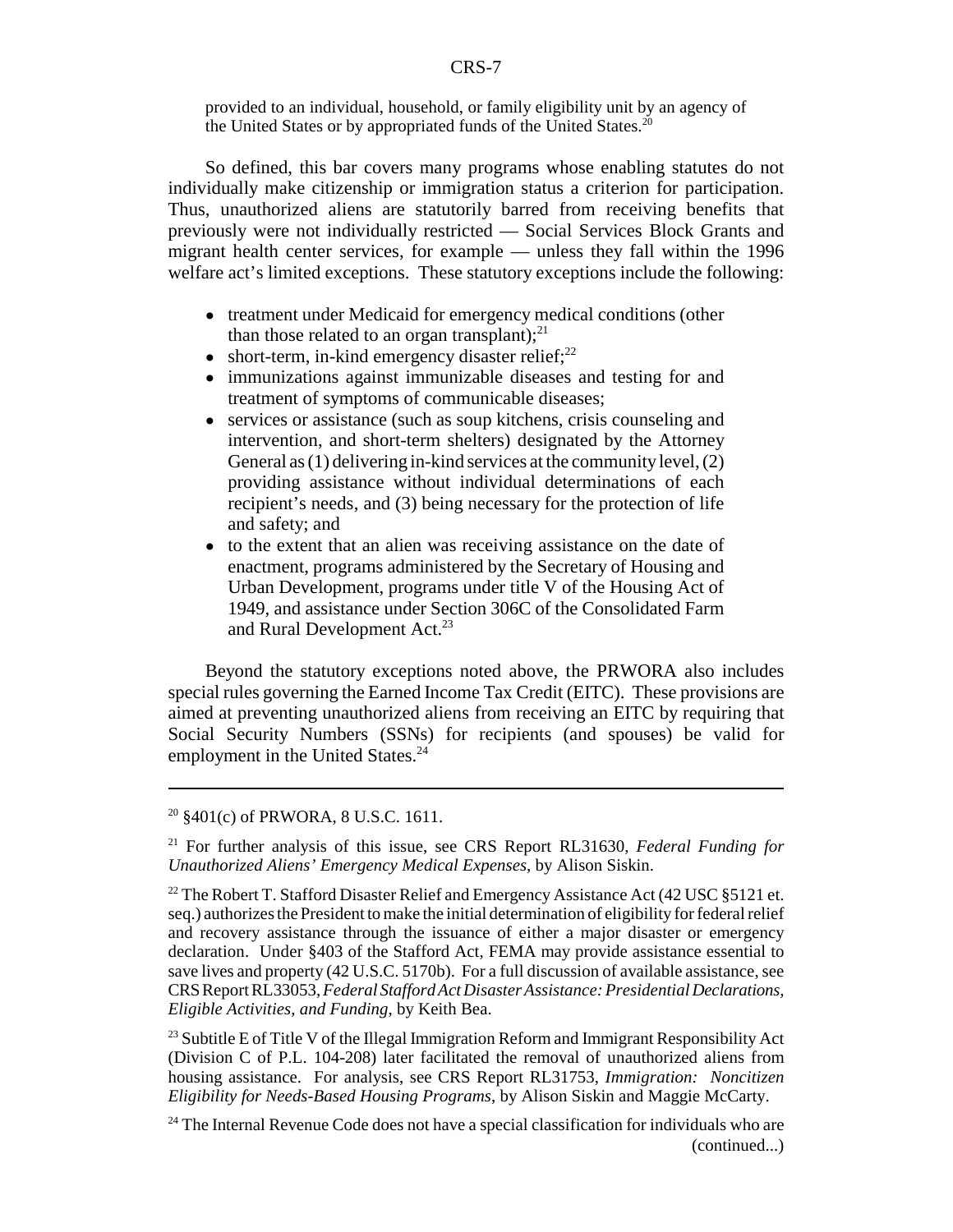PRWORA separately has language on certain federally supported nutrition programs that directly bears on unauthorized aliens.25 More precisely, Title VII includes provisions that (1) stipulate that students eligible to receive free public education may receive federally subsided school meals (e.g., free school lunches/breakfasts) without regard to their citizenship status<sup>26</sup> and (2) leave to state discretion whether the state will deny benefits to unauthorized aliens under the Special Supplemental Nutrition Program for Women, Infants, and Children (the WIC program), the Child and Adult Care Food Program (CACFP), the Summer Food Service program, the Special Milk program, the Commodity Supplemental Food Program (CSFP), the Emergency Food Assistance Program (TEFAP), and the Food Distribution Program on Indian Reservations (FDPIR).<sup>27</sup>

PROWRA mandated that unauthorized alien women be ineligible for prenatal care under Medicaid. Congress also enacted a provision that automatically provides Medicaid coverage at birth to children born of Medicaid-eligible mothers, but imposes a waiting period on covering children born of mothers who are not Medicaid-eligible.<sup>28</sup> When the question of whether citizen children of unauthorized alien mothers were Medicaid-eligible at birth arose, a court dismissed the argument that children of all Medicaid-ineligible mothers rather than alienage was the relevant classification. In *Lewis v. Thompson*, the court found that citizen children of unauthorized alien mothers must be accorded automatic eligibility on terms as favorable as those available to the children of citizen mothers.<sup>29</sup>

While the State Children's Health Insurance Program  $(SCHIP)^{30}$  is otherwise considered a federal public benefit (barring unauthorized aliens), the U.S. Department of Health and Human Services (HHS) promulgated regulations in 2002

 $27$  No state has, as yet, taken the option to deny benefits under these programs.

<sup>28</sup> 42 U.S.C. §1396a(e)(4) and 42 C.F.R. §§435.117, 435.301(b)(1)(iii).

 $24$  (...continued)

in the United States without authorization. Instead, the Code treats these individuals in the same manner as other foreign nationals — they are subject to federal taxes and classified for tax purposes as either resident or nonresident aliens. An unauthorized individual who has been in the United States long enough to qualify under the "substantial presence" test is classified for tax purposes as a resident alien. For a fuller explanation, see CRS Report RS2173, *Federal Taxation of Aliens Working in the United States and Selected Legislation*, by Erika Lunder.

 $25$  As opposed to the rules noted here, the law governing the Food Stamp program bars unauthorized aliens from participation.

<sup>&</sup>lt;sup>26</sup> The PWORA itself does not address a states' obligation to grant all aliens equal access to education under the Supreme Court's decision in *Plyer v. Doe* (47 U.S. 202 [1982]).

<sup>&</sup>lt;sup>29</sup> Lewis v. Thompson, 252 F.3d 567, 588 (2d. Cir. 2001). For a complete analysis, see CRS Report RS21470, *Noncitizen Eligibility For Major Federal Public Assistance Programs: Legal Concepts*, by Alison M. Smith.

<sup>&</sup>lt;sup>30</sup> Title XXI of the Social Security Act.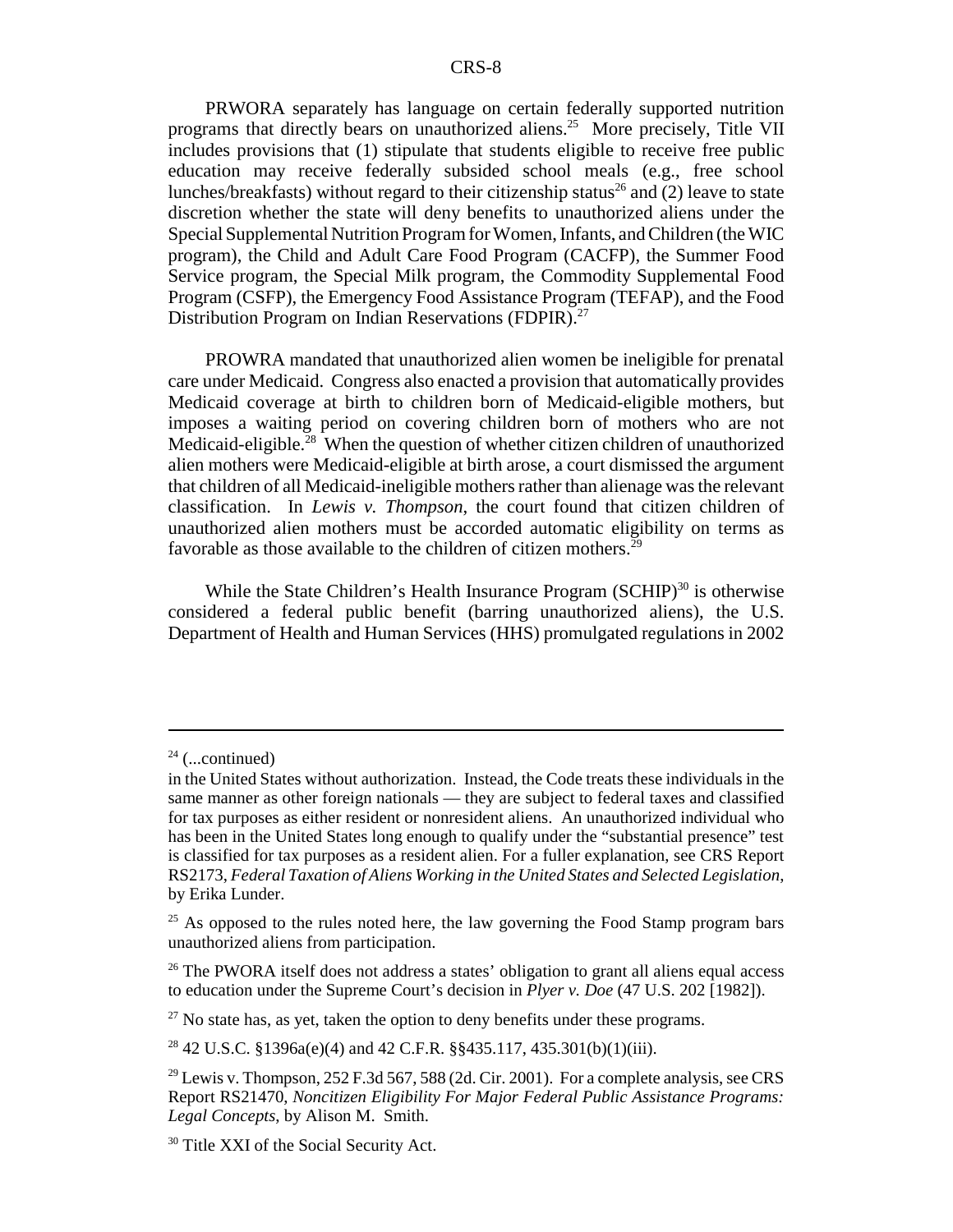permitting states to provide SCHIP coverage to fetuses.<sup>31</sup> States reportedly are using this option of SCHIP coverage for fetuses to provide prenatal care services to pregnant women who are unauthorized aliens, in contradiction to the statutory bar expressed in Title IV of PRWORA.<sup>32</sup>

## **State Benefits**

Unlike earlier federal law, PRWORA expressly bars unauthorized aliens from most state and locally funded benefits. The restrictions on these benefits parallel the restrictions on federal benefits. Unauthorized aliens are generally barred from state and local government contracts, licenses, grants, loans, and assistance.<sup>33</sup> The following exceptions are made:

- treatment for emergency conditions (other than those related to an organ transplant);
- short-term, in-kind emergency disaster relief;
- immunization against immunizable diseases and testing for and treatment of symptoms of communicable diseases; and
- services or assistance (such as soup kitchens, crisis counseling and intervention, and short-term shelters) designated by the Attorney General as (1) delivering in-kind services at the community level, (2) providing assistance without individual determinations of each recipient's needs, and (3) being necessary for the protection of life and safety.

Also, the restrictions on state and local benefits do not apply to activities that are funded in part by federal funds; these activities are regulated under PRWORA as federal benefits. Furthermore, the law states that nothing in it is to be construed as addressing eligibility for basic public education. Finally, the 1996 law allows the states, through enactment of new state laws, to provide unauthorized aliens with state and local benefits that otherwise are restricted.

Despite the federally imposed bar and the state flexibility provided by PRWORA, states still may expend a significant amount of state funds for unauthorized aliens. Public elementary and secondary education coupled with school lunches for unauthorized aliens remain compelled by judicial decision, $34$  and payment for emergency medical services for unauthorized aliens remains compelled

<sup>31</sup> *Federal Register*, vol. 67, pp. 61955-74, October 2, 2002.

<sup>32 8</sup> U.S.C §1611. For further discussion, see CRS Report RS22785, *SCHIP Coverage for Pregnant Women and Unborn Children*, by Evelyne P. Baumrucker.

<sup>&</sup>lt;sup>33</sup> For a comprehensive legal analyses of these issues at the state and local levels, see CRS Report RL34345, *State and Local Restrictions on Employing, Renting Property to, or Providing Services for Unauthorized Aliens: Legal Issues and Recent Judicial Developments*, by Michael John Garcia, Jody Feder, and Alison M. Smith.

<sup>34 457</sup> U.S. 202 (1982).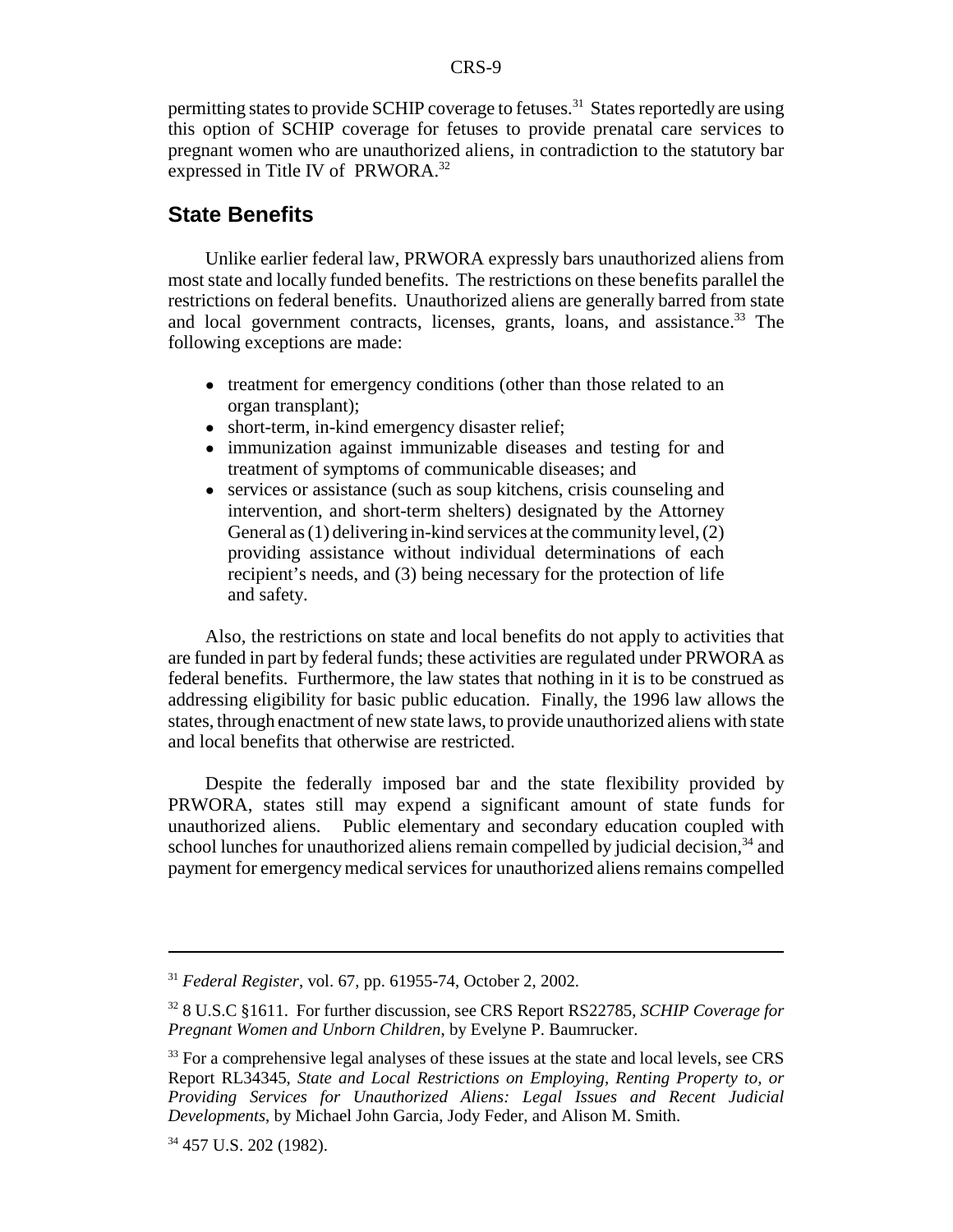by federal law.35 Meanwhile, certain other costs attributable to unauthorized aliens, such as criminal justice costs, remain compelled by the continued presence of unauthorized aliens.36

## **Determining Status and Eligibility**

Although the bars on unauthorized aliens obtaining federal benefits are emphatic, determining a person's immigration and citizenship status is not always easy. The laws governing the eligibility of legal permanent residents (LPRs) for means-tested federal assistance are based on a complex set of factors (e.g., work history, category of admission, and petitioning sponsorship), and states have options to provide benefits to LPRs that they may not opt to provide to unauthorized aliens.<sup>37</sup>

## **Immigrant Verification**

The Systematic Alien Verification for Entitlements (SAVE) system provides federal, state, and local government agencies access to data on immigration status that are necessary to determine noncitizen eligibility for public benefits. The U.S. Citizenship and Immigration Service (USCIS) does not determine benefit eligibility; rather, SAVE enables the specific program administrators to ensure that only those noncitizens who meet their program's eligibility rules actually receive public benefits. According to USCIS, SAVE draws on the Verification Information System (VIS) database, which is a nationally accessible database of selected immigration status information that contains over 60 million records.<sup>38</sup>

SAVE's statutory authority dates back to the Immigration Reform and Control Act of 1986 (IRCA).<sup>39</sup> The IRCA, as amended, mandates the following programs and agencies to participate in the verification of an applicant's immigration status: the Temporary Assistance to Needy Families (TANF) Program, the Medicaid Program, and certain Territorial Assistance Programs (U.S. Department of Health and Human Services); the Unemployment Compensation Program (U.S. Department of Labor); Title IV Educational Assistance Programs (U.S. Department of Education); and certain Housing Assistance Programs (U.S. Department of Housing and Urban Development). Subsequently, PRWORA required the Attorney General to establish

<sup>35</sup> For further analysis of this issue, see CRS Report RL31630, *Federal Funding for Unauthorized Aliens' Emergency Medical Expenses*, by Alison Siskin.

<sup>36</sup> For a fuller discussion, see CRS Report RS21832, *Immigration: Frequently Asked Questions about the State Criminal Alien Assistance Program (SCAAP)*, by Karma Ester.

<sup>37</sup> For further analyses of these issues, see CRS Report RL33809, *Noncitizen Eligibility for Federal Public Assistance: Policy Overview and Trends*, by Ruth Ellen Wasem.

<sup>&</sup>lt;sup>38</sup> The VIS database is also used for the E-Verify system that employers may use to check whether an alien is authorized to work in the United States.

<sup>39</sup> P.L. 99-603.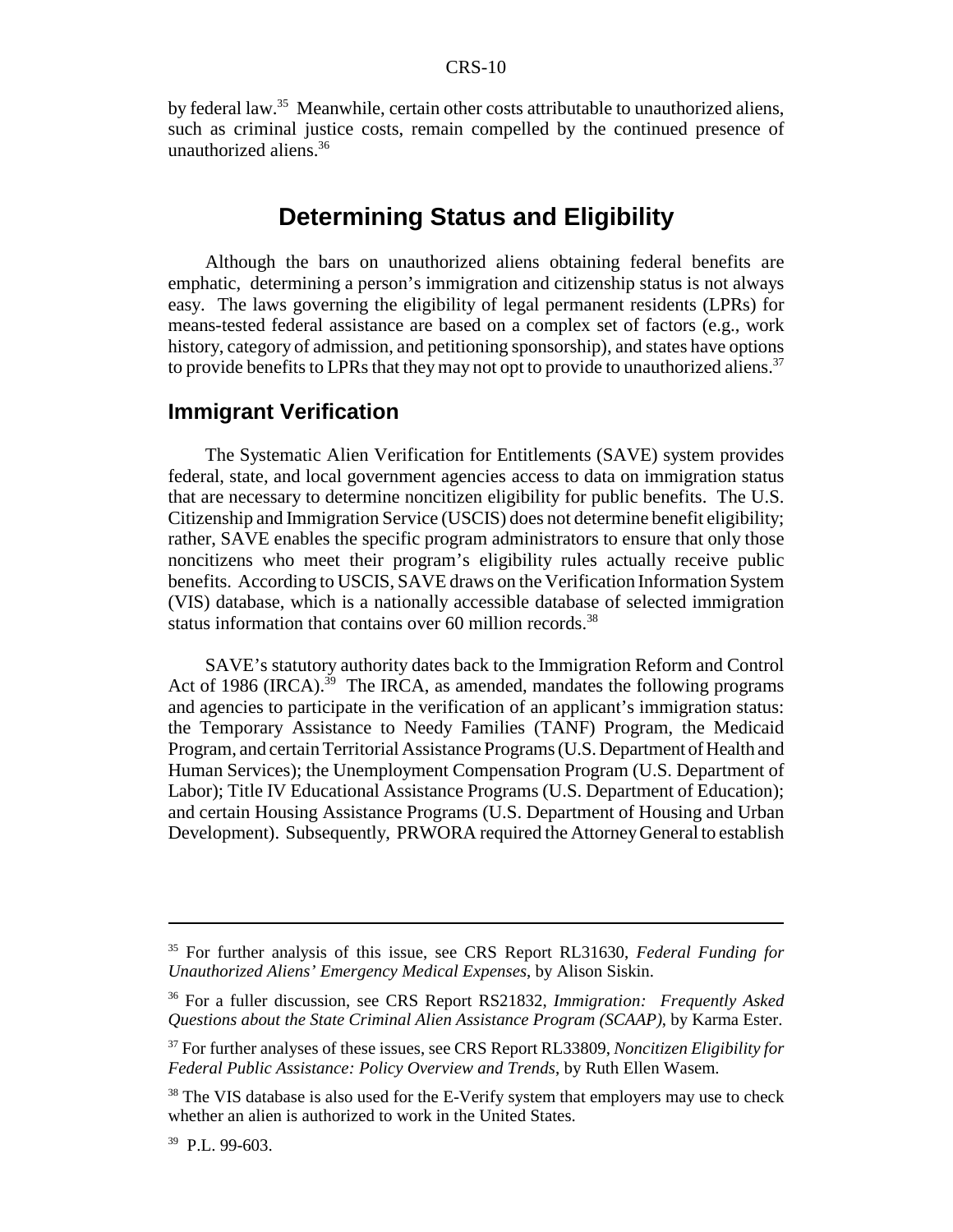#### CRS-11

procedures for a person applying for a federal public benefit to provide citizenship information in a fair, nondiscriminatory manner.<sup>40</sup>

According to USCIS, state and local agencies may access SAVE through several different web-based internet technologies or by a manual verification (by submitting a formal document verification request). SAVE charges fees to the agencies using web-based internet access. These agencies must have a Memorandum of Understanding (MOU) and a purchase order with the SAVE program contractor to pay the transaction fees for Web-based Internet access.

In addition to establishing the SAVE system, there has been a consensus for well over a decade that immigration documents issued to aliens should include biometric identifiers. In designing these documents, the priorities have centered on document integrity as well as personal identification. The official document issued to LPRs is the permanent resident card, commonly called a "green card" because it had been printed on green stock. Now it is a plastic card that is similar in size to a credit card. Since April 1998, the card has incorporated security features, including digital images, holograms, micro-printing, and an optical memory stripe.<sup>41</sup> The USCIS also issues an employment authorization document (EAD) that has incorporated security features, including digital images, holograms, and micro-printing, since  $1998<sup>42</sup>$ 

Given that over 11 million foreign nationals were estimated to be residing in the United States without legal authorization in 2005, it is reasonable to presume that many of these unauthorized aliens are committing document fraud. The extent to which unauthorized aliens enter with fraudulently obtained documents or acquire bogus documents after entry is not known.<sup>43</sup>

## **Citizenship Verification**

As discussed above, the technology to verify legal immigration status has advanced considerably over the years. The United States, however, does not require its citizens to have legal documents that verify their citizenship and identity (i.e., national identification cards). Although some assert that the United States has de facto identification cards in the form of social security cards and driver's licenses or state identification cards, none of these documents establishes citizenship.<sup>44</sup> The U.S.

<sup>40</sup> P.L. 104-193, § 432.

<sup>41</sup> For further analysis, see CRS Report RL34007, *Immigration Fraud: Policies, Investigations, and Issues*, by Ruth Ellen Wasem.

<sup>&</sup>lt;sup>42</sup> For more complete analyses of alien employment laws, policies, and issues, see CRS Report RL33973, *Unauthorized Employment in the United States: Issues and Options*, by Andorra Bruno, and CRS Report RS22180, *Unauthorized Employment of Aliens: Basics of Employer Sanctions*, by Alison Smith.

<sup>43</sup> For further analysis, see CRS Report RL34007, *Immigration Fraud: Policies, Investigations, and Issues*, by Ruth Ellen Wasem.

<sup>44</sup> For a fuller discussion of national identification issues, see CRS Report RS21137, (continued...)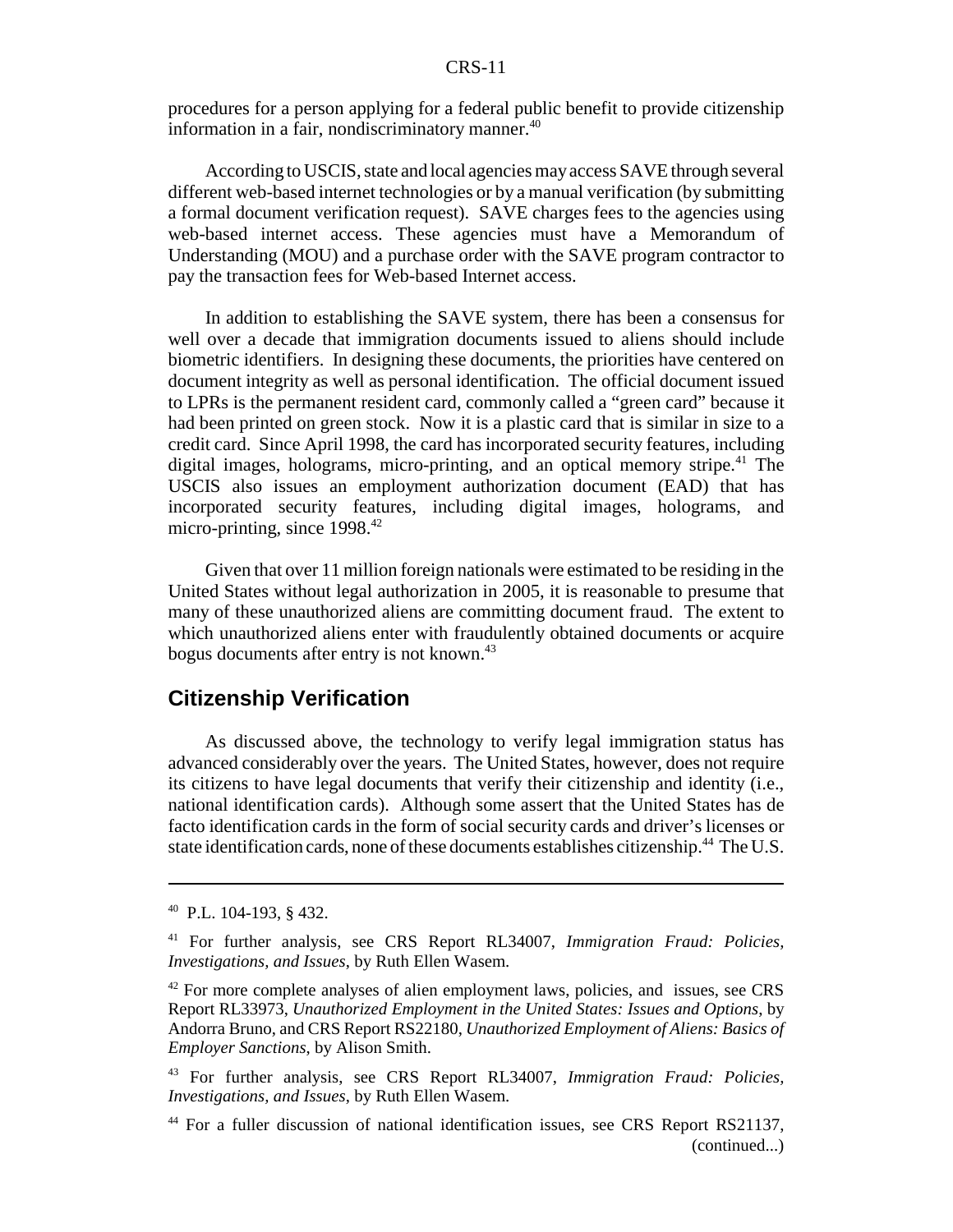passport is one of the few documents that certifies that the individual is a U.S. citizen; indeed, for most U.S. citizens, it is the only document they possess that verifies both their citizenship and identity. Until recently, self-attestation of citizenship was generally accepted for most government purposes.

False claims of citizenship have long been an illicit avenue for benefit fraud and, as a result, are considered a crime. In general, §1015 of the United States Criminal Code criminalizes acts of fraud relating to naturalization, citizenship, or alien registry. Specifically, it is a criminal offense for a person to knowingly ... make any false statement or claim that he is, or at any time has been, a citizen or national of the United States, with the intent to obtain, for himself or another, any federal or state benefit or service, or to engage unlawfully in employment in the United States.<sup>45</sup> The INA also makes "misrepresentation" (e.g., falsely claiming U.S. citizenship) a ground for inadmissibility.46

Congress enacted in recent years several specific laws aimed directly at these perceived loopholes of citizenship self-attestation and identity document integrity. In terms of document integrity, for example, the REAL ID Act (P.L. 109-13, Division B) contains provisions to enhance the security of state-issued drivers' licenses and personal identification (ID) cards. If state-issued drivers' licenses and ID cards are to be accepted for federal purposes, the Act requires states to establish minimum issuance standards and adopt certain procedures to verify documents used to obtain drivers' licenses and ID cards. $47$  In terms of obtaining Medicaid,  $§6036$  of the Deficit Reduction Act of 2005 (P.L. 109-171), as amended by the Tax Relief and Health Care Act of 2006 (P.L.109-432), requires that state obtain satisfactory documentation of citizenship and identity to determine eligibility.48

## **Receipt of Benefits**

There is a widely held perception that many unauthorized migrants obtain federal benefits — despite the restrictions and verification procedures. Given that data on unauthorized aliens are estimates at best and that these aliens are expressly barred from most federal programs, reliable data on the extent that they actually receive benefits are not available. That said, there are a few program evaluations and

 $44$  (...continued)

*National Identification Cards: Legal Issues*, by Alison M. Smith.

<sup>45 18</sup> U.S.C. §1015. For a complete legal analysis, see CRS Report RL32657, *Immigration-Related Document Fraud: Overview of Civil, Criminal, and Immigration Consequences*, by Michael John Garcia.

 $46$  §212(c) of INA.

 $47$  The act specifies the minimum requirements to be established. These requirements include two biometric features: a digital photograph and a signature. For further discussion, see CRS Report RL34430*, The REAL ID Act of 2005: Legal, Regulatory, and Implementation Issues*, by Todd B. Tatelman.

<sup>48</sup> For further discussion, see CRS Report RS22629, *Medicaid Citizenship Documentation*, by April Grady.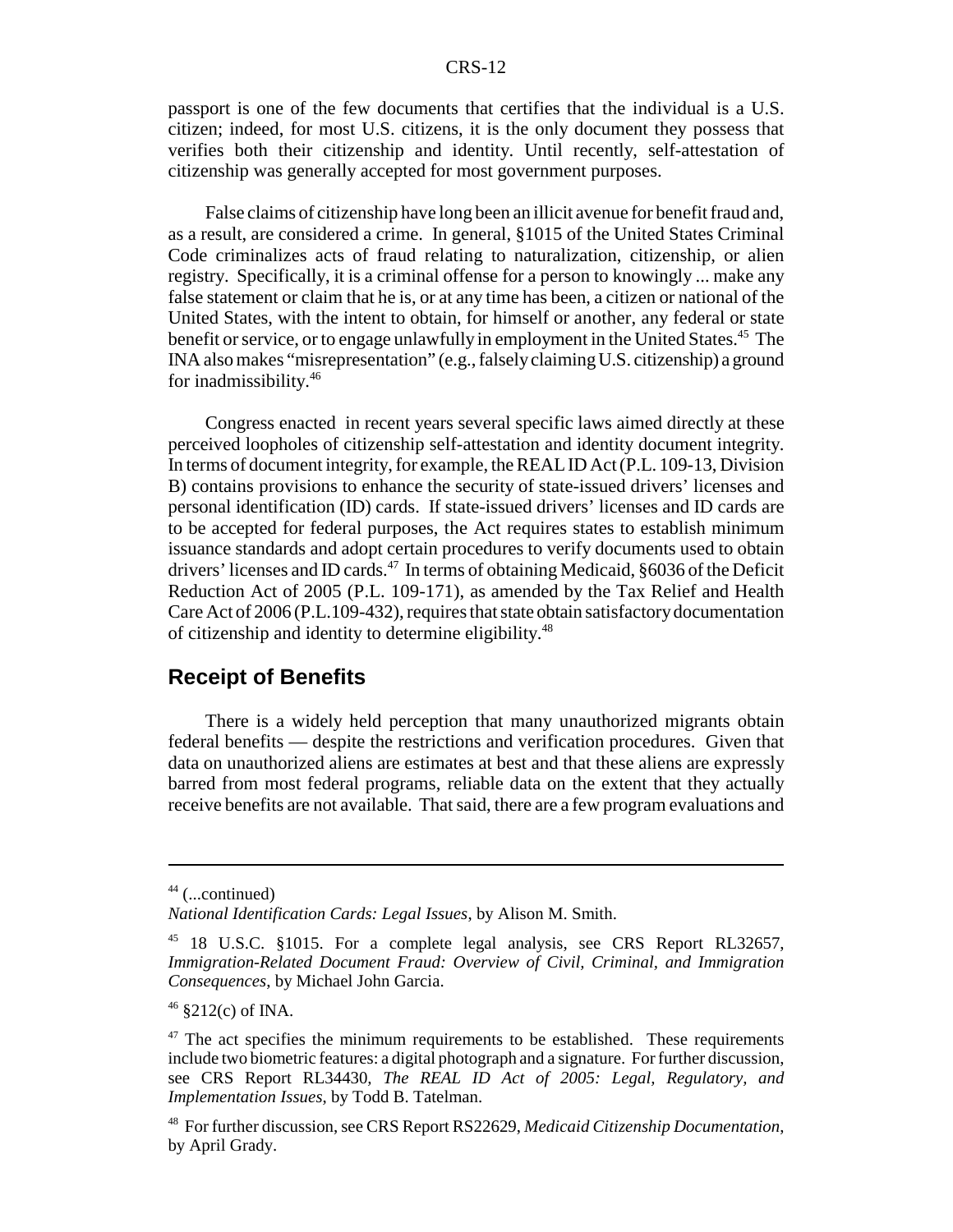investigations, as well as demographic projections, that attempt to address this thorny  $i$ ssue. $49$ 

The most recent U.S. Department of Labor (DOL) study available, for example, estimated that \$38.0 million in Unemployment Compensation (UC) was paid to unauthorized aliens in FY2002.<sup>50</sup> In total, the UC program expended \$53.8 billion that same year.<sup>51</sup> In determining eligibility for UC, the state agency requires that any individual applying for UC, under penalty of perjury, declare in writing whether or not he or she is a citizen or a national of the United States. If the individual is not a citizen or a national, the individual must present documentation from the USCIS containing the individual's alien admission number or alien file number or such other documents as the state determines constitute reasonable evidence indicating a satisfactory immigration status. Immigration status is supposed to be verified through the SAVE Program.<sup>52</sup> The DOL concluded, "[T]he largest reason for making the error ... involved the state's failure to use information it had in hand to determine that this information definitely pointed to an eligibility issue."53 The DOL study does not provide sufficient detail to determine the extent that these unauthorized alien beneficiaries were "quasi-legal" migrants who had EADs and SSNs.

 Mixed-immigration status families are another factor that confounds research on benefit receipt. The Food Stamp Program Quality Control sample reported that 1.8 million U.S. citizen children who were living with noncitizen parents received food stamps in FY2006.<sup>54</sup> Although many of these noncitizen parents are likely to be legal permanent residents (LPRs), some parents may be unauthorized migrants. Similarly, FY2006 data on characteristics of TANF recipients indicate that 37.5% of

<sup>&</sup>lt;sup>49</sup> For a more complete synthesis of the research on the costs of unauthorized aliens, see CRS congressional distribution memorandum, *Cost Estimates of Unauthorized (Illegal) Immigration*, by Alison Siskin, May 27, 2007 (available on request).

<sup>50</sup> U.S. Department of Labor, Employment and Training Administration, *An Analysis of Overpayments Not Included In the Unemployment Insurance (UI) Government Performance and Results Act (GPRA) Measure for "Prevention of Overpayments,"* report available at [http://workforcesecurity.doleta.gov/unemploy/integrity/gpra\_overpayments.asp], last accessed May 5, 2008.

<sup>&</sup>lt;sup>51</sup> For more on the Unemployment Compensation Program, see CRS Report RL33362, *Unemployment Insurance: Available Unemployment Benefits and Legislative Activit*y, by Julie M. Whittaker.

 $52 \text{ }\frac{137}{d}$  and (e) of the Social Security Act (SSA).

<sup>53</sup> U.S. Department of Labor, Employment and Training Administration, *An Analysis of Overpayments Not Included In the Unemployment Insurance (UI) Government Performance and Results Act (GPRA) Measure for "Prevention of Overpayments,"* report available at [http://workforcesecurity.doleta.gov/unemploy/integrity/gpra\_overpayments.asp], last accessed May 5, 2008.

<sup>54</sup> U.S. Department of Agriculture, *Characteristics of Food Stamp Households, Fiscal Year 2006*, FSP-07-CHAR, September 2007.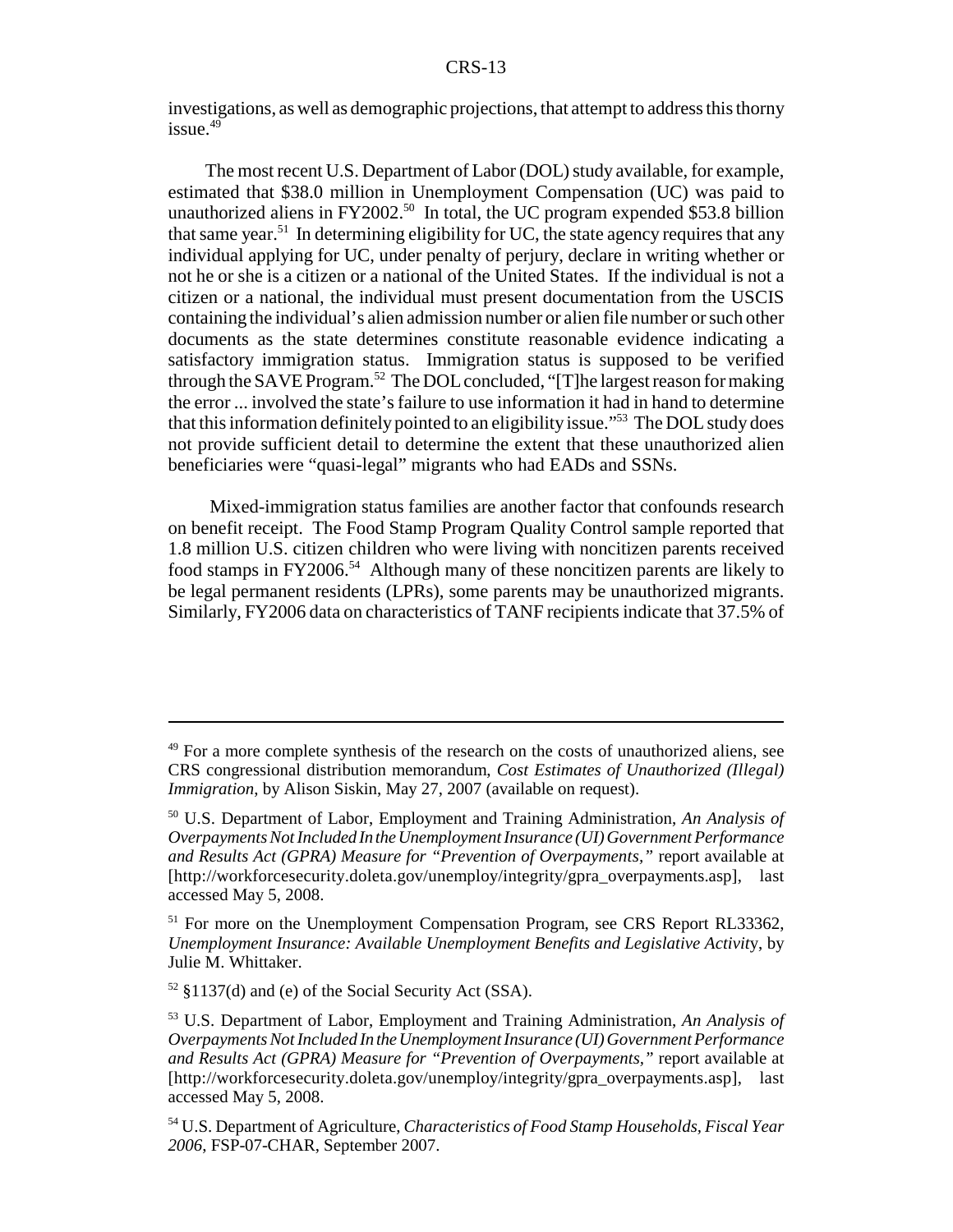the "child-only" cases are U.S. citizen children of foreign born parents who do not meet the definition of "qualified alien."55

Steven Camarota, Director of Research at the Center for Immigration Studies, used the March CPS and the decennial census as the basis for his widely cited estimations on federal benefits that may have gone to households headed by unauthorized migrants in  $2002$ <sup>56</sup> Camarota estimated that the largest costs were Medicaid (\$2.5 billion), treatment for the uninsured (\$2.2 billion), and food assistance programs (\$1.9 billion). Camarota's cost calculations additionally included programs that unauthorized aliens are eligible for, such as emergency Medicaid and school lunch. He concluded, "[M]any of the costs associated with illegals are due to their American-born children, who are awarded U.S. citizenship at birth ... greater efforts at barring illegals from federal programs will not reduce costs because their citizen children can continue to access them."57

## **Selected Issues**

Although the law appears straightforward, the policy on unauthorized aliens' access to federal benefits is peppered with ongoing controversies and debates. Some center on demographics issues (e.g., how to treat mixed-immigration status families.) Others explore unintended consequences, most notably when tightening up the identification requirements results in denying benefits to U.S. citizens. Still others are debates about how broadly the clause "federal public benefit" should be implemented. The concluding section of this report offers an illustrative sampling of these issues.

## **Treatment of Mixed Status Families**

 Whether an unauthorized alien who is the head of house is permitted to be the payee of a federal benefit for U.S. citizen children varies across programs. Most statutes are silent on the matter because the benefit is paid directly to the eligible individual. In the case of food stamps, the "assistance unit" is a household, typically those living together who also purchase and prepare food together. The value of food stamps allocated to a mixed-immigration status family is based only on those family members who are eligible, but includes the income of ineligible family members in the prorated allocation.<sup>58</sup> Food stamp rules, however, do not bar an unauthorized alien head of house from applying for and obtaining the pro-rated food stamp benefit on behalf of eligible family members.

<sup>55</sup> U.S. Department of Health and Human Services, *Characteristics and Financial Circumstances of TANF Recipients, Fiscal Year 2006*, Table 12, November 1, 2007.

<sup>&</sup>lt;sup>56</sup> For a complete discussion of Camarota's methodology on the costs of unauthorized aliens, see CRS congressional distribution memorandum, *Cost Estimates of Unauthorized (Illegal) Immigration*, by Alison Siskin, May 27, 2007 (available on request).

<sup>57</sup> Steven A. Camarota, *The High Cost of Cheap Labor: Illegal Immigration and the Federal Budget* (Washington, D.C.: Center for Immigration Studies, August 2004).

<sup>58 §6</sup> of the Food Stamp Act; 7 U.S.C. 2015.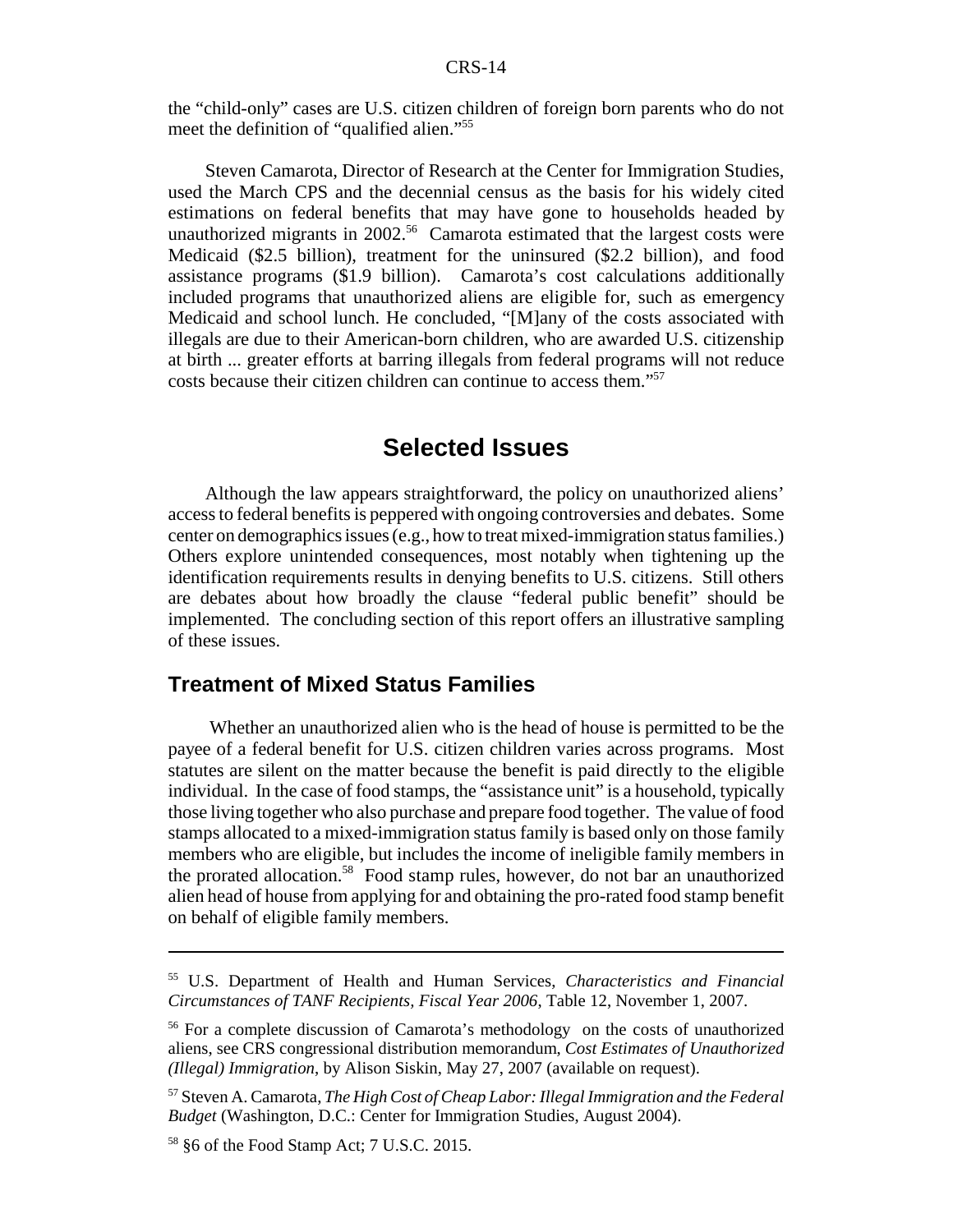#### CRS-15

The Supplemental Security Income (SSI) program, while not expressly barring them, sets a barrier for unauthorized alien parents to be the payees of SSI benefits for their U.S. citizen children. More precisely, the Social Security Act requires an investigation into a potential representative payee to determine his or her suitability and as part of this investigation: "verify the social security account number (or employer identification number) of such person."<sup>59</sup> This provision is somewhat analogous to requirement that taxpayers claiming the EITC provide their SSN and the SSN of any qualifying child. $60$ 

## **Expansion of Documentary Requirements**

Foreign nationals who are LPRs, as discussed more fully above, have biometric identification documents, and their eligibility for federal benefits may be confirmed through the SAVE system. Congress has already enacted strong incentives for states to issue enhanced drivers licenses (EDLs) that indicate country of citizenship. Requiring that the Social Security Administration issue SSNs that may be used to verify immigration status and citizenship is another option. Proponents of expanding the documentary requirements to include proof of U.S. citizenship assert that it is the most effective way to stop ineligible aliens from making false claims of U.S. citizenship. A secondary argument is one of equal treatment; that is, it levels the playing field by holding U.S. citizens to the same documentary requirements as foreign nationals.

Medicaid provides an excellent example because, as noted earlier, a citizenship documentation requirement was added in 2006 to supersede the self-declaration of citizenship status.<sup>61</sup> Medicaid now requires that a state obtain satisfactory documentation of citizenship and identity to determine eligibility.62 When the U.S. Government Accountability Office (GAO) evaluated the new requirement in 2007, it found only limited information about the extent to which the requirement deterred aliens who were not qualified from applying for Medicaid. These findings were consistent with the 2005 U.S. Department of Health and Human Services (HHS) Office of Inspector General (OIG) report on state self-attestation policies, which did not find problems regarding false allegations of citizenship.<sup>63</sup> Rather, the GAO found evidence of inadvertent denials of persons who appeared to be U.S. citizens. "Twenty-two of the 44 states reported declines in Medicaid enrollment due to the

 $59 \text{ }\frac{1}{2}(31(a)(2)(B)(ii)(II))$  of the Social Security Act. Presumably, an alternate payee would be designated to receive the money on the child's behalf if the payee's SSN was not valid.

<sup>60 §451</sup> of PRWORA. 8 U.S.C. 1161.

 $61$  §6036 of the Deficit Reduction Act of 2005 (P.L. 109-171), as amended by the Tax Relief and Health Care Act of 2006 (P.L.109-432).

<sup>62</sup> For further discussion, see CRS Report RS22629, *Medicaid Citizenship Documentation*, by April Grady.

<sup>63</sup> U.S. Department of Health and Human Services, Office of Inspector General, *Self-Declaration of U.S. Citizenship for Medicaid*, July 2005.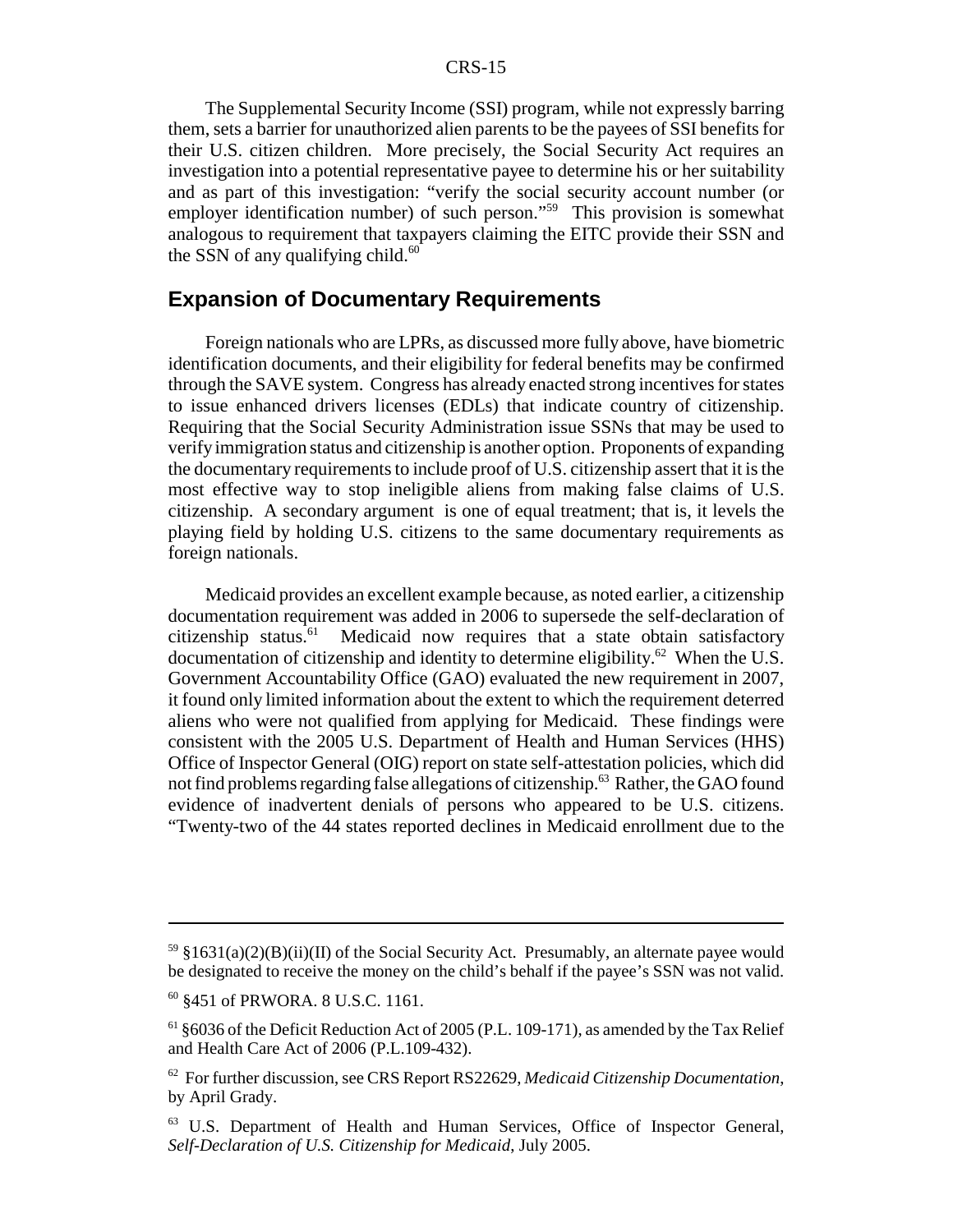requirement, and a majority of these states attributed the declines to delays in or losses of Medicaid coverage for individuals who appeared to be eligible citizens."<sup>64</sup>

Also at issue is whether expanded documentary requirements are cost effective. The HHS Centers for Medicare & Medicaid Services (CMS) estimated the new citizenship documentation requirement would result in savings for the federal government and states of \$90 million for FY2008. When GAO investigated this cost savings, it concluded that the potential fiscal benefits for the federal government and states were uncertain. "Specifically, CMS did not account for the increased administrative expenditures reported by states, and the agency's estimated savings from ineligible, noncitizens no longer receiving benefits may be less than anticipated."65

## **Scope of "Federal Public Benefits" Clause**

The language of §401 of PRWORA appears to be quite broad (see the "Current Federal Law" section, above), yet its implementation across federal public benefits is not uniform. An excellent example of this ambiguity centers on tax refunds. As noted earlier, the Internal Revenue Code generally does not distinguish between resident aliens who are lawfully present in the United States and those who are not (with the exception of the EITC). It appears that the Internal Revenue Service (IRS) permits unauthorized resident aliens to claim the additional child tax credit.66 There is no indication, moreover, that the IRS generally considers refundable tax credits to be federal public benefits that unauthorized migrants are barred from receiving.<sup>67</sup>

It is possible that refundable tax credits could fall within the types of benefits described by §401. Under this interpretation, the refundable nature of a credit makes it equivalent to a "grant" or "payment or assistance" provided by a federal agency or appropriated funds. Refundable tax credits, as some elaborate, are being

<sup>64</sup> U.S. Government Accountability Office, *States Reported That Citizenship Documentation Requirement Resulted in Enrollment Declines for Eligible Citizens and Posed Administrative Burdens*, GAO-07-889, June 2007.

<sup>65</sup> U.S. Government Accountability Office, *States Reported That Citizenship Documentation Requirement Resulted in Enrollment Declines for Eligible Citizens and Posed Administrative Burdens*, GAO-07-889, June 2007.

<sup>66</sup> *See* Treasury Inspector General for Tax Administration, *The Internal Revenue Service's Individual Taxpayer Identification Number Creates Significant Challenges for Tax Administration*, Report No. 2004-30-023, at 3 (January 2004) (stating that "unauthorized resident aliens are eligible for the Additional Child Tax Credit (ACTC), which is one of only two major credits that can result in a Federal Government payment above the tax liability. In TY 2001, \$160.5 million was given to approximately 203,000 unauthorized resident aliens, with about 190,000 of these filers having no tax liability and receiving \$151 million").

<sup>67</sup> CRS congressional distribution memorandum, *Legal Analysis of Whether Section 401 of the Personal Responsibility and Work Opportunity Reconciliation Act Prohibits Unauthorized Resident Aliens from Receiving Refundable Tax Credits*, by Erika Lunder and Edward Liu, January 28, 2008 (available on request).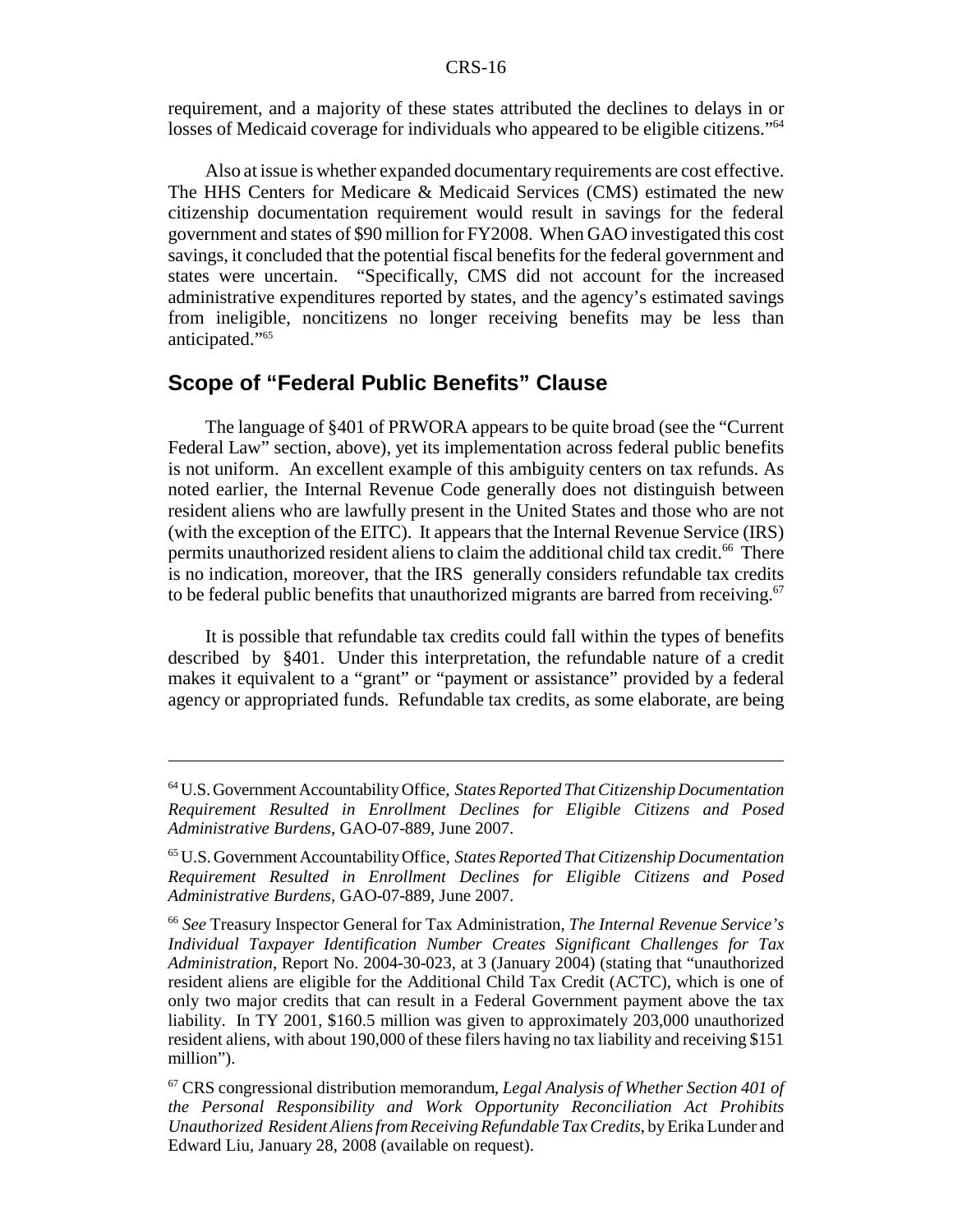"provided to an individual, family, or eligibility unit" and thus could be classified as a federal public benefit under §401 of PRWORA.<sup>68</sup>

## **Competing Priorities for Emergency Relief**

Government officials sometimes face competing priorities when dealing with unauthorized aliens, and such dilemmas are especially evident during major disasters. When a major disaster occurs, two competing priorities come into play: access to emergency disaster relief and immigration enforcement. According to §401 of PRWORA, unauthorized aliens are eligible for short-term, in-kind emergency disaster relief and services or assistance that deliver in-kind services at the community level, provide assistance without individual determinations of each recipient's needs, and are necessary for the protection of life and safety.<sup>69</sup> The Robert T. Stafford Disaster Relief and Emergency Assistance Act, $70$  the authority under which the Federal Emergency Management Agency (FEMA) conducts disaster assistance efforts, requires nondiscrimination and equitable treatment in disaster assistance.71 FEMA assistance provided under the Stafford Act includes (but is not limited to) grants for immediate temporary shelter, cash grants for uninsured emergency personal needs, temporary housing assistance, home repair grants, unemployment assistance due to the disaster, emergency food supplies, legal aid for low-income individuals, and crisis counseling.<sup>72</sup>

When a situation threatens human health and safety, and a disaster is imminent but not yet declared, the Secretary of DHS may pre-position employees and supplies and provide precautionary evacuation measures.73 As part of a mock evacuation May

70 42 USC §5121 et. seq.

<sup>68</sup> CRS congressional distribution memorandum, *Legal Analysis of Whether Section 401 of the Personal Responsibility and Work Opportunity Reconciliation Act Prohibits Unauthorized Resident Aliens from Receiving Refundable Tax Credits*, by Erika Lunder and Edward Liu, January 28, 2008 (available on request).

<sup>69</sup> For a more complete analysis, see CRS Congressional Distribution Memorandum, *Noncitizen Eligibility for Disaster-Related Assistance*, by Alison Siskin, February 15, 2002, and CRS Report RL33091, *Hurricane Katrina-Related Immigration Issues and Legislation*, by Ruth Ellen Wasem.

 $71$  42 USC §5151(a): The President shall issue, and may alter and amend, such regulations as may be necessary for the guidance of personnel carrying out Federal assistance functions at the site of a major disaster or emergency. Such regulations shall include provisions for insuring that the distribution of supplies, the processing of applications, and other relief and assistance activities shall be accomplished in an equitable and impartial manner, without discrimination on the grounds of race, color, religion, nationality, sex, age, disability, English proficiency, or economic status.

<sup>72</sup> For a full discussion of available assistance, see CRS Report RL33053, *Federal Stafford Act Disaster Assistance: Presidential Declarations, Eligible Activities, and Funding*, by Keith Bea.

<sup>&</sup>lt;sup>73</sup> The Post-Katrina Emergency Management Reform Act of 2006 (Title VI, P.L. 109-295) authorized the President to support precautionary evacuation measures, accelerate federal (continued...)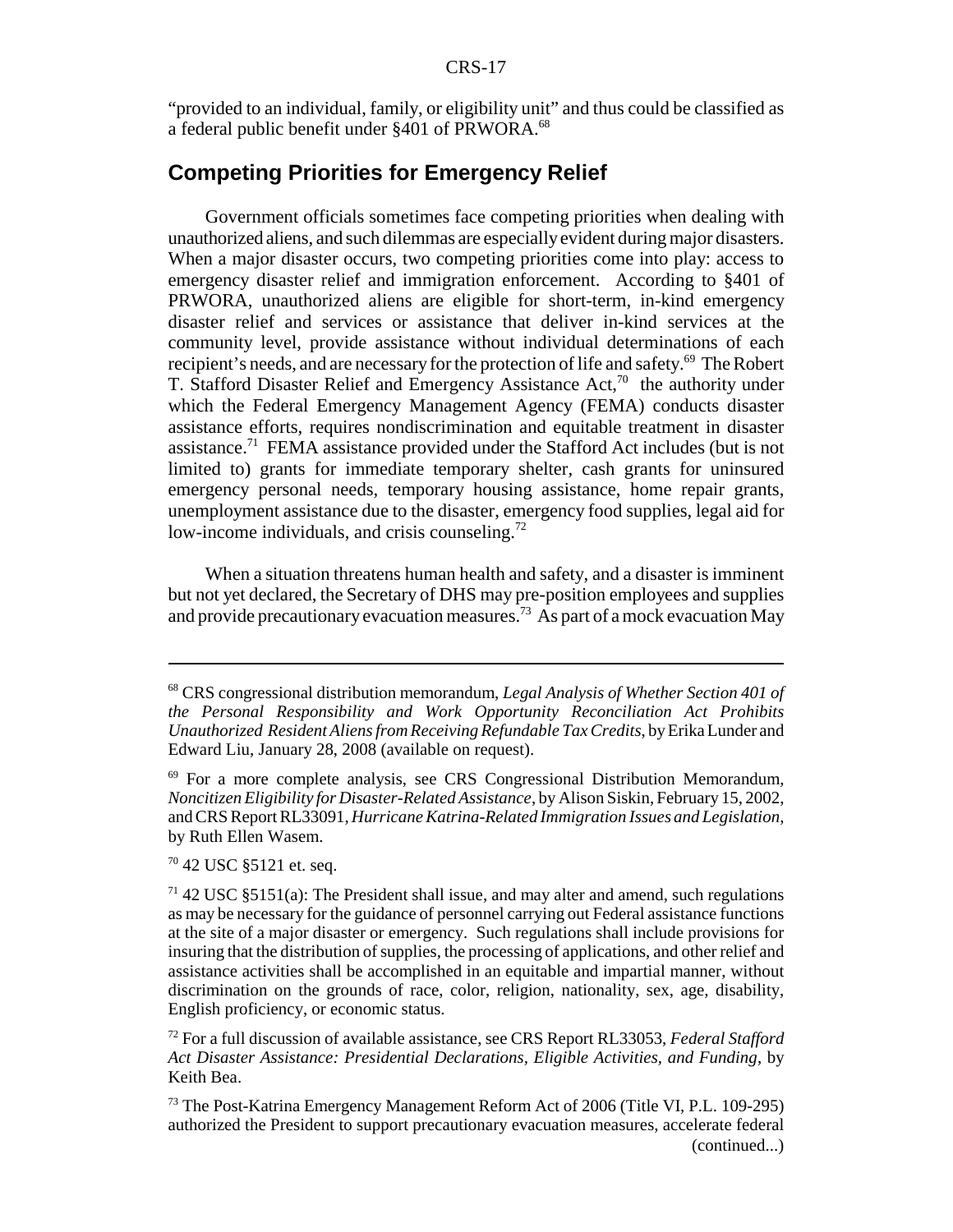#### CRS-18

2008 in the Rio Grande Valley of Texas, DHS Border Patrol officials in that region announced that border patrol agents would pre-screen residents for citizenship documents before allowing them to board evacuation buses in the event of a hurricane. DHS Border Patrol spokesperson Dan Doty stated that the border patrol will assist other federal, state, and local authorities in a safe evacuation but at the same time uphold its job of "border security, protecting the border, and establishing alienage."<sup>74</sup> DHS has reportedly acknowledged the importance of keeping families together during an evacuation; however, officials have not indicated how mixedimmigration status families would be treated, or what would happen (when asked) if everyone in the family except an elderly grandparent had proper documents.<sup>75</sup> Notwithstanding the media reports, DHS Headquarters officials indicate that the department has not issued a formal policy on pre-screening during emergency evacuations.76

When the disaster relief moves from emergency assistance for the protection of life and safety to disaster aid based on determinations of each recipient's needs (e.g., funds to help repair a damaged home), the "federal public benefits" question arises. FEMA requires additional information from applicants at this point in the application process. That information may include proof of a rental agreement or property ownership, employment status, and other factors that may further identify an applicant's citizenship status as part of the eligibility determination.<sup>77</sup>

 $73$  (...continued)

emergency response and recovery aid, and provide expedited federal assistance (coordinated with the state to the extent possible) in the absence of a specific request from state officials authorized to provide transportation assistance to those displaced from their residences, including that assistance needed to move among alternative temporary shelters or to return to their original residence; and provide case management services to state, local, or qualified private organizations that provide assistance to victims. (P.L. 109-295, §681, 120 Stat. 1444, which amended §§402 and 502 of the Stafford Act.) For more information on the expanded assistance, see CRS Report RL33729, *Federal Emergency Management Policy Changes After Hurricane Katrina: A Summary of Statutory Provisions*, coordinated by Keith Bea.

<sup>74</sup> *Rio Grande Guardian*, "Hurricane evacuees leaving the Valley by bus will be prescreened for citizenship," by Joey Gomez, May 14, 2008. Doty later responded to criticism that this policy would endanger people by stating: "In the event of a mandatory evacuation, any illegal alien that is taken into custody by the Border Patrol will be evacuated by the Border Patrol to a detention facility in a safe area of the state. People in custody will still be moved out of the immediate danger areas." *Houston Chronicle*, "Border Patrol plans to check IDs in hurricane evacuations,"Associated Press, May 16, 2008, and *Rio Grande Guardian*, "Hinojosa, AILA, criticize Border Patrol involvement in Valley hurricane evacuation," by Steve Taylor, May 17, 2008.

<sup>75</sup> *San Antonio Express-News,* "U.S. Citizenship To Be Checked In Event Of A Storm," by Lynn Brezosky, May 16, 2008.

 $76$  CRS has been advised that this reported citizenship pre-screening is not an official DHS policy at this time. Meeting with DHS Customs and Border Protection officials, May 21, 2008.

 $^{77}$  FEMA's policy states that if you are not a U.S. citizen or a qualified alien, another adult household member who is eligible may qualify and "no information regarding your status (continued...)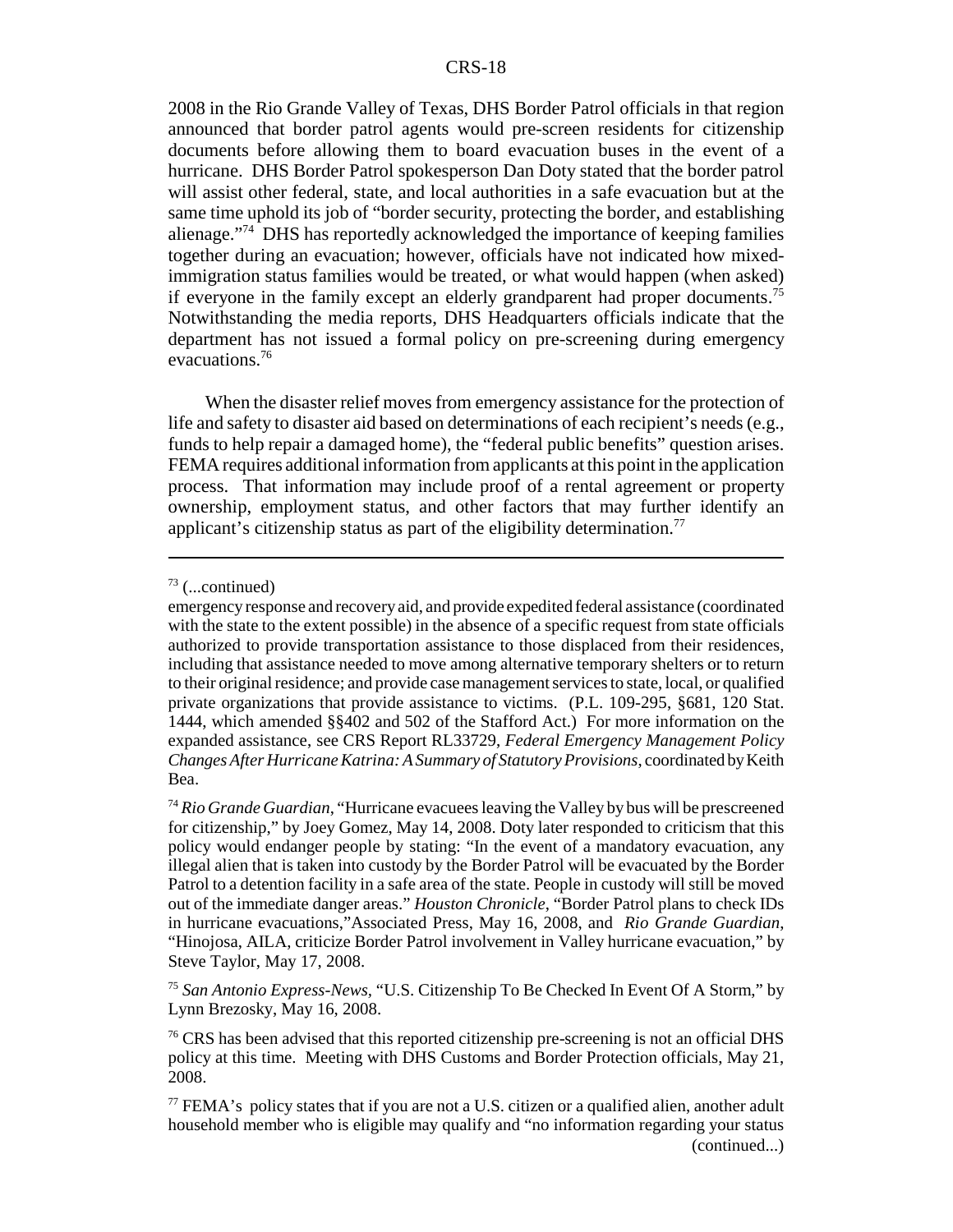#### CRS-19

Regardless of their programmatic eligibility, when unauthorized aliens are receiving federal disaster aid, according to DHS officials, they have no immunity from deportation. In the aftermath of Hurricanes Katrina and Rita in 2005, there were reportedly many displaced aliens who feared that seeking government help might lead to their deportation.<sup>78</sup> "The administration's priority is to provide needed assistance: water, food, medical care, shelter," DHS spokesperson Joanna Gonzalez explained at the time. "However, as we move forward with the response, we can't turn a blind eye to the law."<sup>79</sup> DHS arrested, detained, and ordered deported an unspecified number of unauthorized aliens displaced by the 2005 hurricanes.<sup>80</sup>

## **Re-emergence of PRUCOL with "Quasi-legal" Migrants**

As awareness of and confusion over "quasi-legal"migrants grows, the policies embodied by PRUCOL are returning to the fore.<sup>81</sup> This issue most frequently arises in the context of compensation or training for laid-off workers or in debates over tax refunds or rebates. Those aliens who have EADs and SSNs — but who are not otherwise authorized to reside in the United States — pose a particular dilemma to some because they are permitted to work and have likely paid into the system that finances the particular benefit. They also are difficult to distinguish from LPRs because they possess valid government-issued documents.

A similar issue is whether states may provide in-state tuition to foreign nationals who have Temporary Protected Status (TPS), a subset of "quasi-legal"migrants. Some have asserted the bar on benefit receipt does not apply to foreign nationals with

 $77$  (...continued)

will be gathered." If a minor child who is a U.S. citizen or a qualified alien resides with you, you can apply for assistance on your child's behalf and "no information regarding your status will be gathered." This policy is available on the FEMA website at [http://www.fema.gov/assistance/dafaq.shtm#citizen1], last access May 21, 2008.

<sup>78</sup> CRS Report RL33091, *Hurricane Katrina-Related Immigration Issues and Legislation*, by Ruth Ellen Wasem.

<sup>79</sup> *Washington Post*, "For Illegal Immigrants, Some Aid Is Too Risky,"by Darryl Fears, September 20, 2005.

<sup>80</sup> *Wall Street Journal*, "Storms in the Gulf: Roundup of Immigrants in Shelter Reveals Rising Tensions," by Chad Terhune and Even Perez, October 3, 2005; *Chicago Tribune,* "Immigration Agents Net 5," by Tribune News Service, September 20, 2005; and *El Paso Times*,"Evacuee Faces Deportation," by Louie Gilot, September 22, 2005.

 $81$  PRUCOL specifically arose earlier in the  $110<sup>th</sup>$  Congress when §226 of the House-passed Trade Adjustment Assistance (TAA) Act of 2007 (H.R. 3920) stated: "No benefit allowances, training, or other employment services may be provided under this chapter to a worker who is an alien unless the alien is an individual lawfully admitted for permanent residence to the United States, is lawfully present in the United States, or is permanently residing in the United States under color of law." This provision restated language in the existing TAA statute that had been superseded by Title VI of PRWORA. Although the Senate has not acted on H.R. 3920, P.L. 110-161 has appropriated funding for TAA through September 30, 2008, without the PRUCOL language. For background and legislative tracking on TAA, see CRS Report RL34383, *Trade Adjustment Assistance (TAA) for Workers: Current Issues and Legislation*, by John Topoleski.